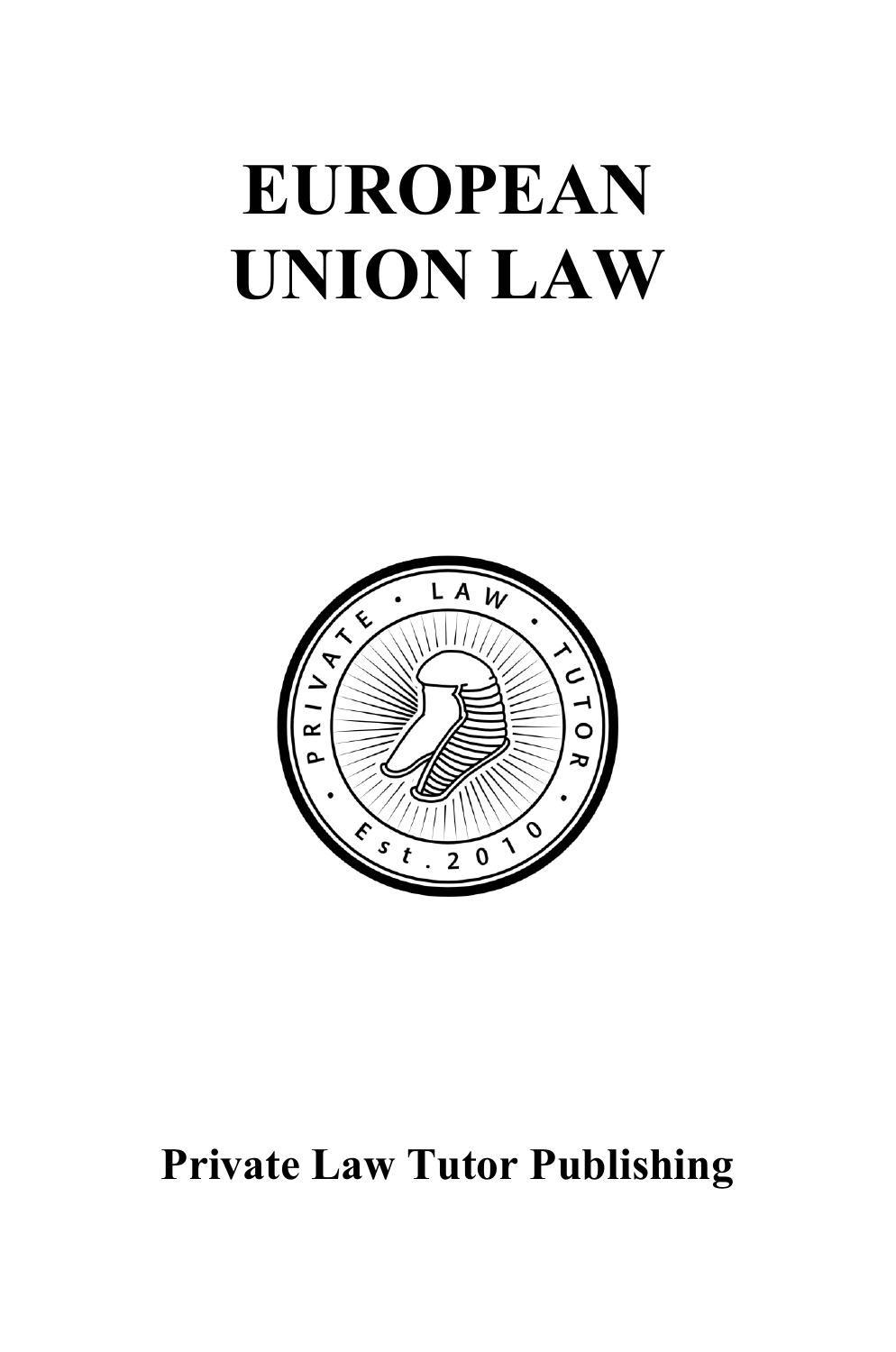### **European Union Law**

Private Law Tutor Publishing

### **Contents**

- **1. The Treaties and the Historical Development of the EU**
- **2. Constitutional Principles and the Institutions**
- **3. Sources of EU Law**
- **4. EU Law and National Law: Supremacy**
- **5. Direct Effect, Indirect Effect and State Liability**
- **6. Administrative Law of the EU**
- **7. Fundamental Rights and Other Principles of EU Law**
- **8. Free Movement of Goods I: Articles 28–30, 110 TFEU**
- **9. Free Movement of Goods II: Articles 34-36 TFEU**
- **10. Free Movement of workers: Article 45 TFEU**
- **11. Citizenship of the Union**
- **12. Freedom of Establishment: Articles 49–55 TFEU**
- **13. Freedom to Provide Services: Articles 56–62 TFEU**
- **14. Competition Law: Article 101 and 102 TFEU**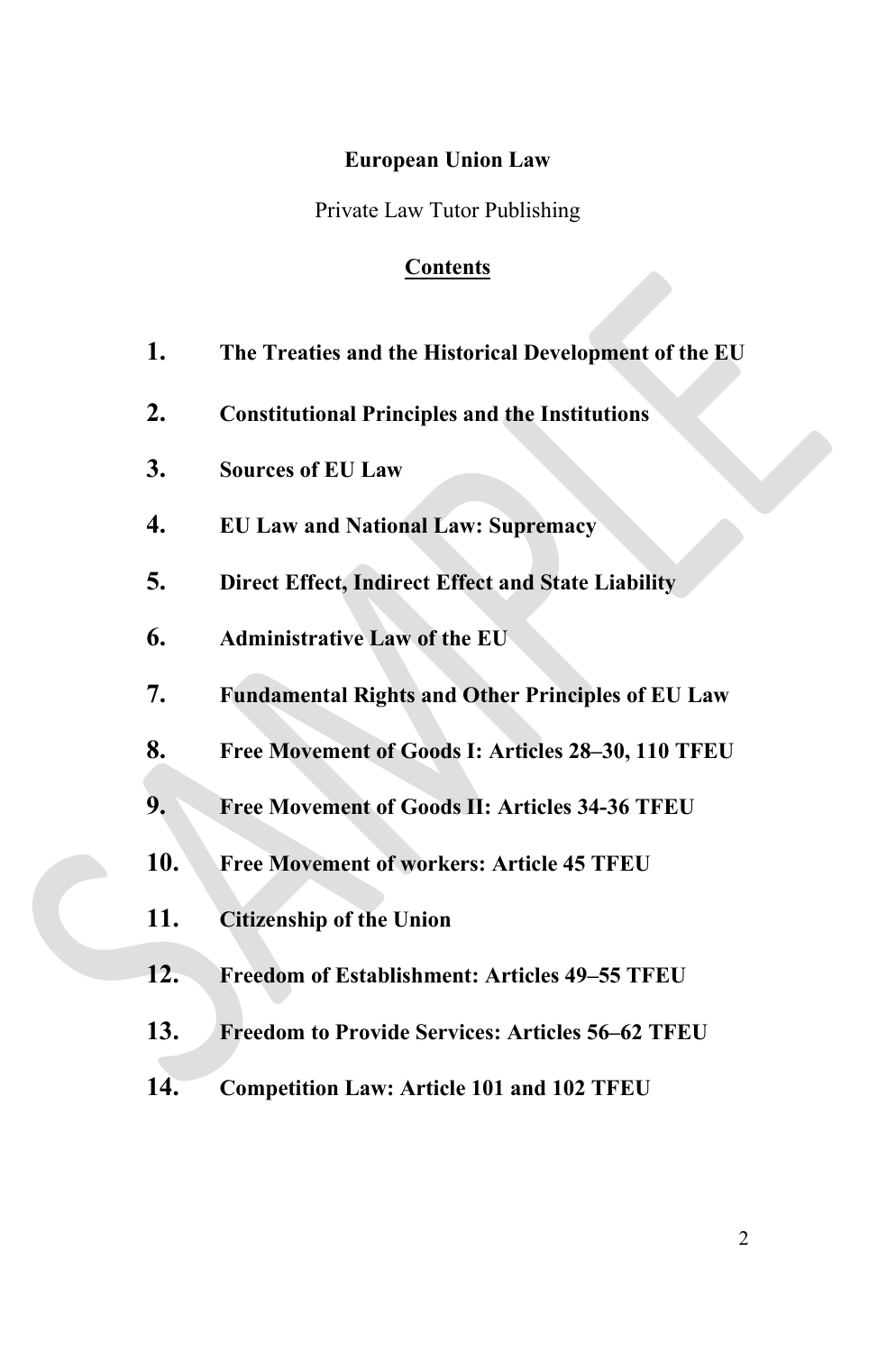### **Welcome/Introduction/Overview**

This book provides you with basic information as a basis for you to form your own critical opinions on this area of law. Once you have mastered the basics, you will be inspired to question EU principles in your essays and apply them in mock client advisory scenarios. Again, for your convenience, we have also published a Q&A book providing you with examples of how to answer such questions and how to apply your knowledge as effectively as possible to help you get the best possible marks.

This aid is a fully-fledged source of basic information, which tries to give the student comprehensive understanding for this module. However, it is recommended that you compliment it with the further reading suggestions provided at the end of each topic, as well as read the cases themselves for more in-depth information. The book provides an analysis of the basic principles of modern European Union Law. The following is a summary of the book content:

- An introduction to the historical evolution of the integration of the European Union;
- The sources of EU Law;
- The relationship between EU Law and national Law;
- The internal principles of EU Law;
- The main rights enshrined by EU Law;

The aim of this book is to:

- Provide an introduction to anyone studying or interested in studying Law to the key principles and concepts that exist in EU Law*.*
- To provide a framework to consider EU Law within the context of examinations.
- Provide a detailed learning resource in order for legal written examination skills to be developed.
- Facilitate the development of written and Independent Critical Thought skills.
- Promote the practice of problem solving skills.
- To establish a platform for students to gain a solid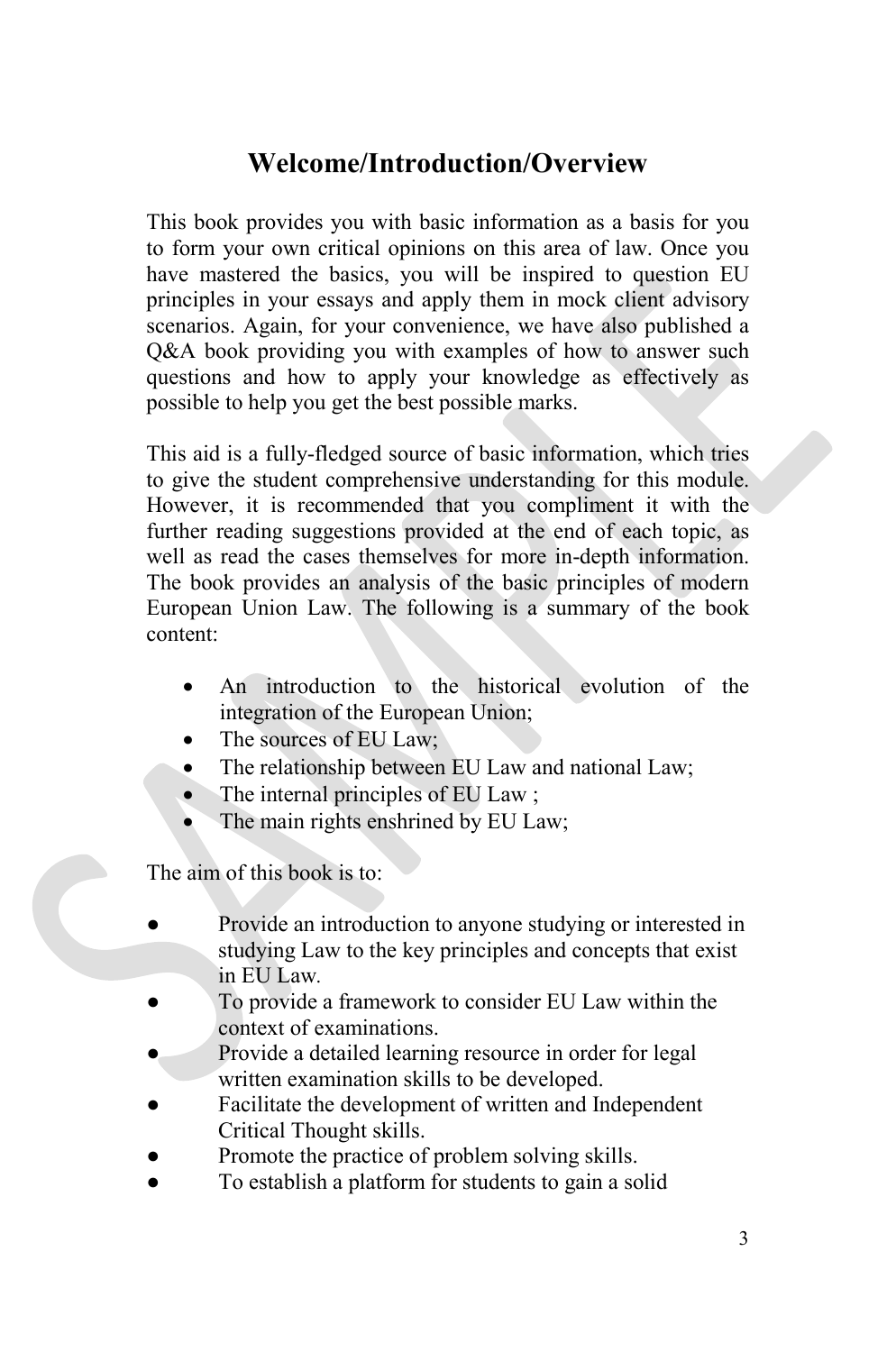understanding of the basic principles and concepts of EU Law, this can then be expanded upon through confident independent learning.

Through this book, students will be able to demonstrate the ability to:

- Demonstrate an awareness of the core principles of EU Law.
- Critically assess challenging mock factual scenarios and be able to pick out legal issues in the various areas of EU Law.
- Apply their knowledge when writing a formal assessment.
- Present a reasoned argument and make a judgment on competing viewpoints.
- Make use of technical legalistic vocabulary in the appropriate manner.
- Be responsible for their learning process and work in an adaptable and flexible way.

### **Studying EU Law**

EU law governs approximately 80% of the economic Law of its member-states. Therefore, it is vital that a student successfully pass this subject to become a lawyer. Even after Brexit, the UK will still count on the EU as one of its closer commercial partner. Hence, a good knowledge of EU Law remains needed for a British lawyer.

The primary method by which your understanding of the EU Law will develop is by understanding how to solve problem questions. You will also be given essay questions in your examinations. The methods by which these types of question should be approached are somewhat different.

### **Tackling Problems and Essay Questions**

There are various ways of approaching problem questions and essay questions. We have provided students with an in-depth analysis with suggested questions and answers at the end of each chapter.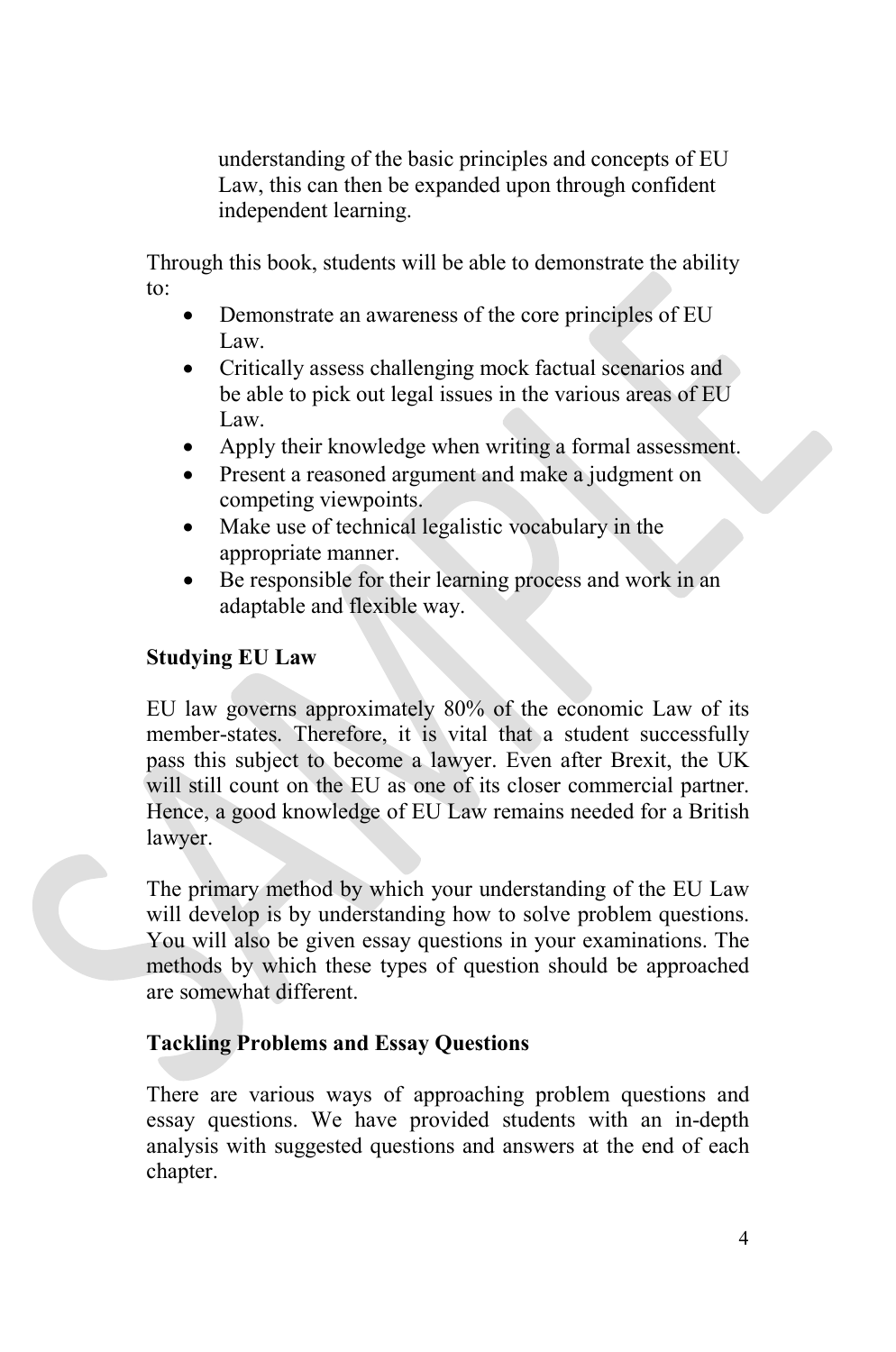### **Chapter 1 - The Treaties and the Historical Development of the EU**

### **The General Ideology**

Why and how did the EU come about? This question points precisely to the problem of *definition* and *identity* of the EU law and of Europe generally. *Functionalists* embraced a federalist concept based on two ideas in particular emerged as possible solutions to the wars that had so long plagued Europe:

- (1) building cooperation among countries through the integration of one or more highly important economic function shared by all of them (functionalism); and
- (2) directly establishing a European political federation (federalism). Both functionalist and federalist models, therefore, came into play at the earliest stages of discussion.

"The pooling of coal and steel production should immediately provide for the setting up of common foundations for economic development as a first step in the federation of Europe, and will change the destinies of those regions which have long been devoted to the manufacture of munitions of war, of which they have been the most constant victims." *Schuman Declaration, 9 May 1950.* 

The European construction started just after WW2. It was initially based on an intention to bring the countries of the old continent together to avoid such atrocities from reoccurring. In Europe, millions of people died during the WW2 because neighbouring countries had been at war. Winston Churchill, speaking at Zurich University in September 1946, said:

*"We must build a kind of United States of Europe……freely joined together for mutual convenience in a federal system. We must recreate the European Family in a regional structure called, it may be, the United States of Europe. Therefore I say to you: let Europe arise!"*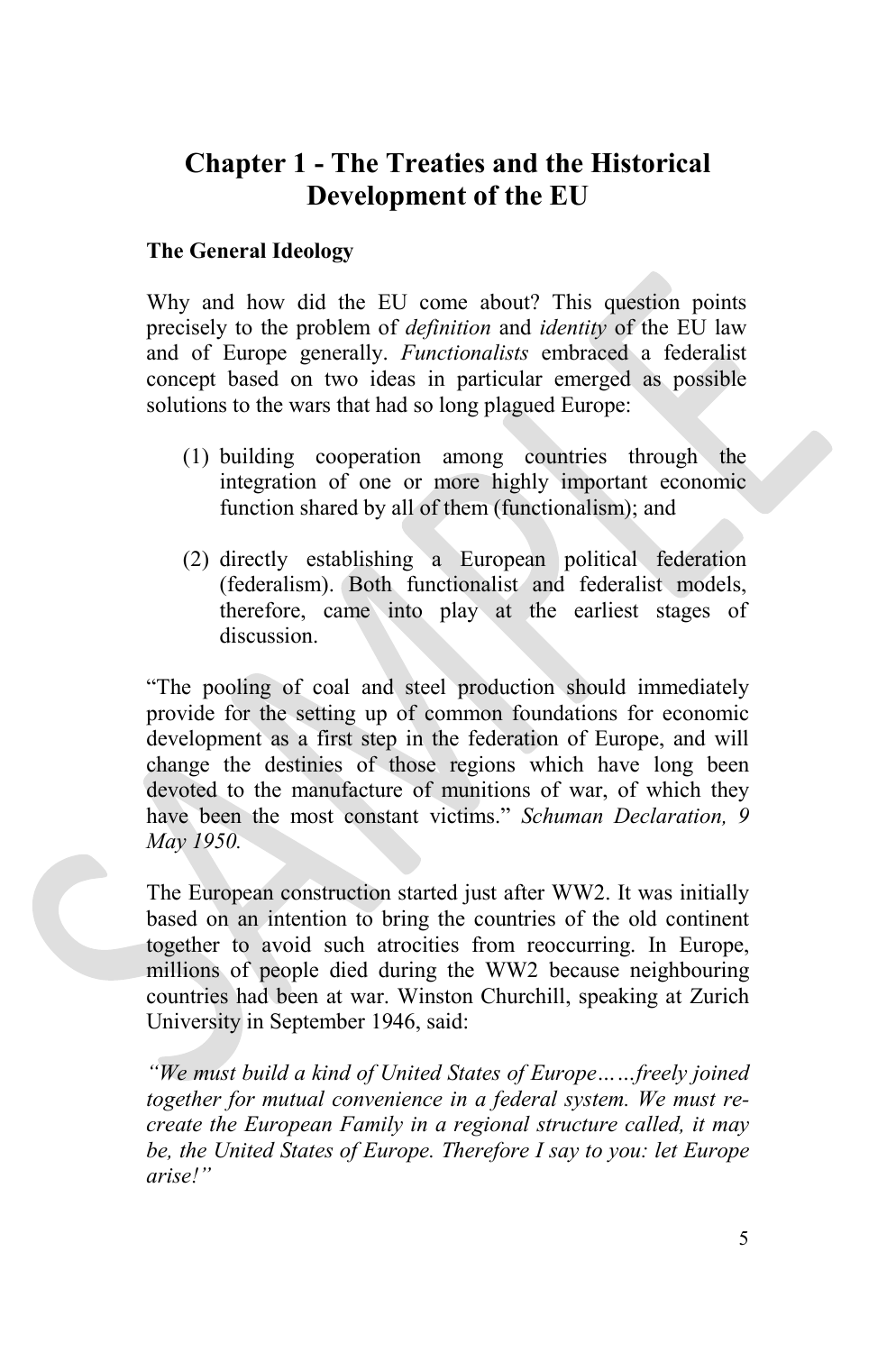This echoed the voice of the neo-federalists. Few years later, the declaration of the French Minister for Foreign Affairs Robert Schuman (1950) was a turning point in the European integration. It basically tells us that the political reconciliation of European countries needs to be pragmatic and should result on an economic cooperation. Consequently the European Coal and Steel Community (ECSC) was established the next year. The idea is to bind states to such a point that war becomes inconceivable. And it will be made by regulating the commerce of the main resources needed for a war: coal and steel. As Schuman put it "[t]he solidarity in production thus established will make it plain that any war between France and Germany becomes not merely unthinkable, but materially impossible." From then on, a progressing economic collaboration became the solution to maintain peace in Europe. But foreign countries also influenced the economic collaboration. In this respect, George Marshall, Secretary of State in the US, introduced the European Recovery Programme, aiming "to achieve a common programme of recovery". The Marshall Plan required European states to cooperate together to distribute the wealth and, even more importantly, to progressively remove trade barriers between themselves.

Nevertheless, in the aftermath of the Second World War, the ECSC is not the only international organization to be established to maintain peace. Slightly earlier, discussions started to rename the League of Nations by the United Nations  $(24<sup>th</sup>$  of October 1945). Closer in Europe, the Council of Europe was created in 1949, and it is very important to distinguish it from the European Union. This institution was created in response to Winston Churchill call for a united Europe with a European Assembly and a Court of Human Rights (Congress of Europe at The Hague, 1948). Indeed, the Council of Europe is a completely separated international organization with its own founding treaties and its own institutions. The major difference with the EU is that it focuses only on the promotion of Human Rights and the maintenance of peace whereas the former has been further in the integration. While the EU is geographically centralized in Wester-Europe with its 28 member-states, the Council of Europe *rationae loci* is broader with 47 members-states. It includes Russia or Turkey for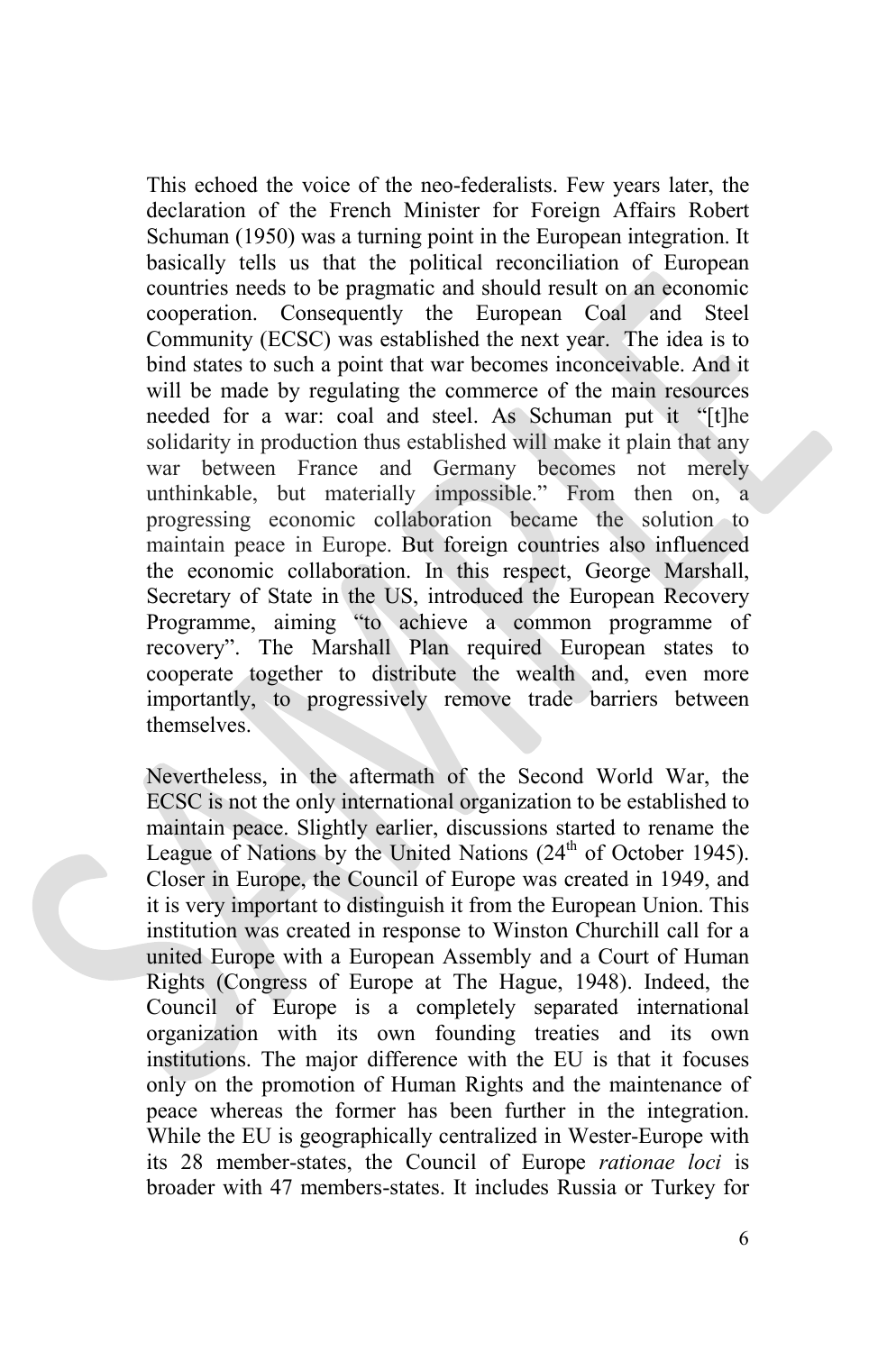example. Moreover, these two institutions have two different Courts that should not be confused the Council of Europe has the European Court of Human Rights (ECtHR) while the Court of Justice of the European Union (CJEU) is the main judicial organ of the European Union.

Finally, there were other attempts by European countries to develop economic harmonisation. The Benelux nations develop economic harmonisation. The Benelux nations (Netherlands, Belgium and Luxembourg) signed a customs convention to remove internal trade barriers on 5 September 1944 and resulted in trade barriers between the states being removed by 1956.

### **Why does the EU keep Expanding?**

The European Union is *sui generis* organization that has unique features. It is very different from the traditional approach of international organizations. Some theories are discussed below.

### **Intergovernmental**

Intergovernmentalism is an alternative theory of political integration, where power in international organizations is possessed by the member-states and decisions are made by unanimity. Independent appointees of the governments or elected representatives have solely advisory or implementational functions. Intergovernmentalism is used by most international organizations today. An alternative method of decision-making in international organizations is supranationalism.

Intergovernmentalism is also a theory on European integration which rejects the idea of neo-functionalism. The theory, initially proposed by Stanley Hoffmann and refined by Andrew Moravcsik suggests that governments control the level and speed of European integration. Any increase in power at supranational level, he argues, results from a direct decision by governments. He believed that integration, driven by national governments, was often based on the domestic political and economic issues of the day. The theory rejects the concept of the spill over effect that neofunctionalism proposes. He also rejects the idea that supranational organisations are on an equal level (in terms of political influence) as national governments.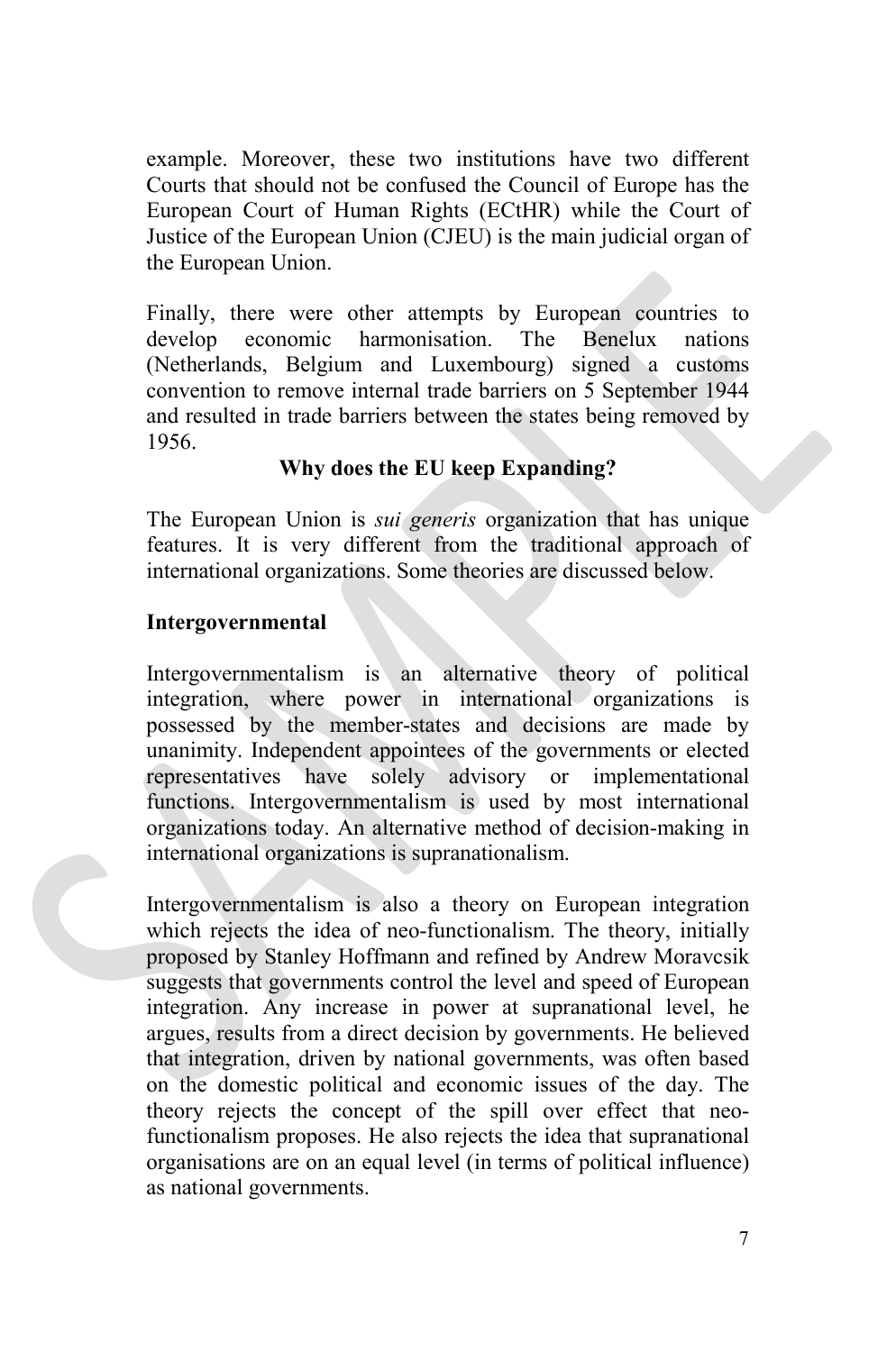### **Supranational**

Supranationalism is a method of decision-making in political communities, wherein power is held by independent appointed officials or by representatives elected by the legislatures or people of the member states. Member-state governments still have power, but they must share this power with others. Because decisions are taken by majority votes, it is possible for a member-state to be forced by the other member-states to implement a decision. Unlike a federal state, member states fully retain their sovereignty and participate voluntarily, being subject to the supranational government only while remaining members.

### **Neo-Functionalist**

Neo-functionalists argue that the supranational institutions of the European Union themselves have been a driving force behind European integration; reinterpreting agreed results from Intergovernmental Conferences in order to expand the mandate of EU legislation into new and more diverse areas. The theory of neofunctionalism is felt by some to be important as it may explain much of the thinking behind the early proponents of the European Union, such as Jean Monnet, who saw increased European integration as the most important precursor to a peaceful Europe. Neo-functionalism assumes a decline in importance of nationalism and the nation-state; it sees the executive power and interest groups within states to be pursuing a welfarist objective which is best satisfied by integration of EU states. The thinking behind the neo-functionalist theory can be best described by considering the three mechanisms which neo-functionalists see as key to driving the process of integration forwards. These are positive spill over, the transfer of domestic allegiances and technocratic automaticity:

- Positive spill over is the concept that integration between states in one economic sector will quickly create strong incentives for integration in further sectors; in order to fully capture the benefits of integration in the original sector.
- The mechanism of a transfer in domestic allegiances can be best understood by first noting that an important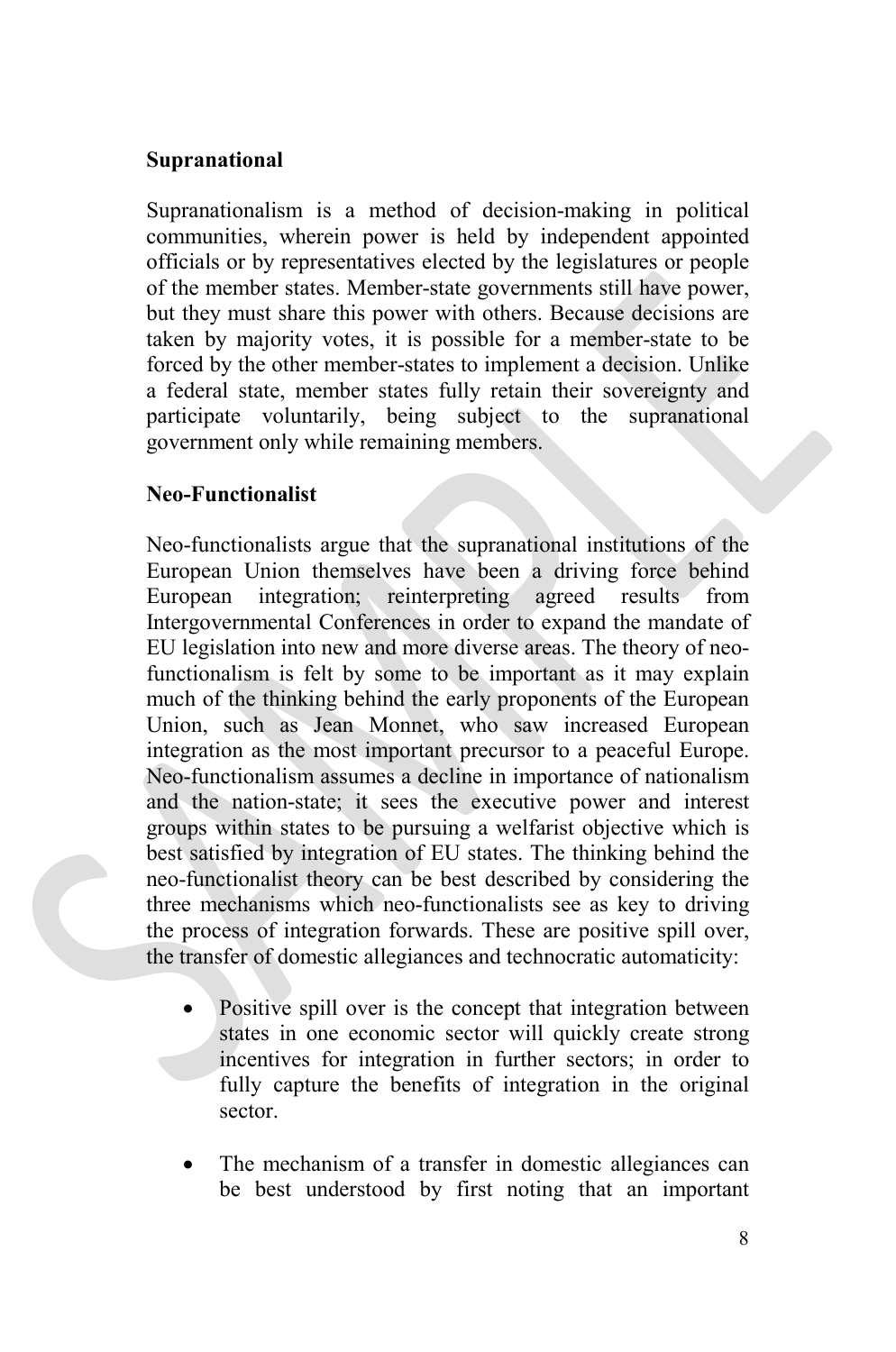assumption within neo-functionalist thinking is of a pluralistic society within the relevant nation states. Neofunctionalists claim that, as the process of integration gathers pace, interest groups and associations within the pluralistic societies of the individual nation states will transfer their allegiance away from national institutions towards the supranational European institutions. They will do this because they will, in theory, come to realise that these newly formed institutions are a better conduit through which to pursue their material interests than the pre-existing national institutions.

Finally, technocratic automaticity describes the way in which, as integration hastens, the supranational institutions set up to oversee that integration process will themselves take the lead in sponsoring further integration as they become more powerful and more autonomous of the member states.

### **An historical overview of the European Treaties:**

| 1951 | <b>ECSC: EUROPEAN COAL AND STEEL</b><br><b>COMMUNITY</b><br><b>Treaty of Paris</b>           |
|------|----------------------------------------------------------------------------------------------|
| 1957 | EEC: EUROPEAN ECONOMIC COMMUNITY<br><b>Treaty of Rome</b>                                    |
| 1957 | EURATOM: EUROPEAN ATOMIC ENERGY<br><b>COMMUNITY</b><br>Treaty of Rome                        |
| 1965 | <b>MERGER TREATY</b><br>Amalgamated institutions of the three<br>Communities (in force 1967) |
| 1973 | <b>FIRST TREATY OF ACCESSION</b><br>UK, the Republic of Ireland, Denmark                     |
| 1975 | <b>BUDGETARY TREATY</b><br>Increased power of the Parliament                                 |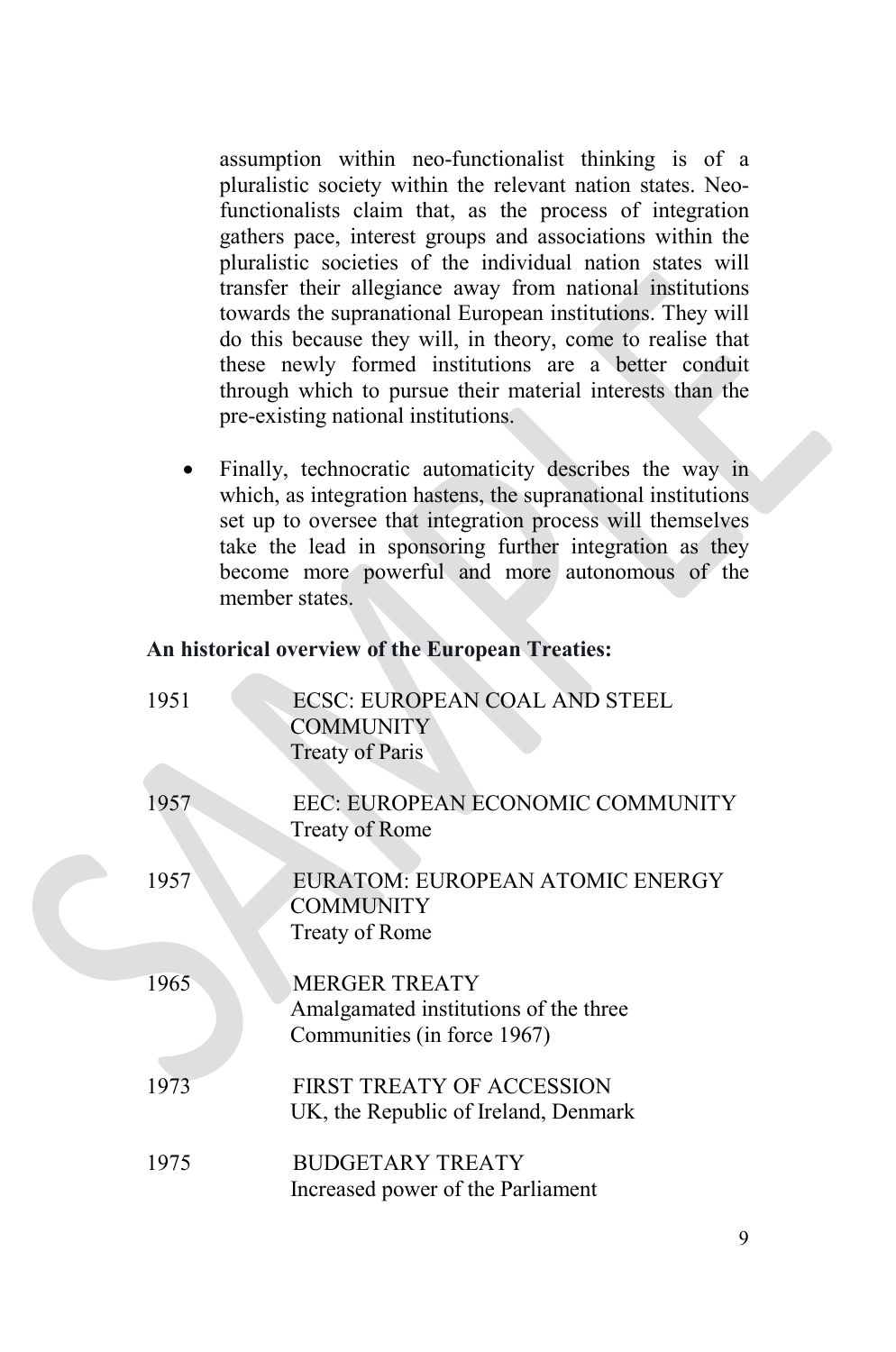| 1979 | <b>SECOND TREATY OF ACCESSION</b><br>Greece                                                                               |
|------|---------------------------------------------------------------------------------------------------------------------------|
| 1986 | THIRD TREATY OF ACCESSION<br>Spain, Portugal                                                                              |
| 1992 | SINGLE INTERNAL MARKET<br>In force $1$ Jan $1993 - A$ result of the Single<br>European Act 1986                           |
| 1993 | TREATY ON EUROPEAN UNION (TEU)<br>(Maastricht)<br>In force 1 Nov 1993                                                     |
| 1994 | FOURTH TREATY OF ACCESSION<br>Austria, Finland, Sweden                                                                    |
| 1997 | THE TREATY OF AMSTERDAM (ToA)<br>In force 1 May 1999                                                                      |
| 2000 | THE TREATY OF NICE<br>In force 1 February 2003                                                                            |
| 2005 | <b>TREATY ESTABLISHING A CONSTITUTION</b><br><b>FOR EUROPE</b><br>rejected by France and the Netherlands by<br>referendum |
| 2005 | FIFTH ACCESSION TREATY<br>Ten new members                                                                                 |
| 2007 | Accession of Romania & Bulgaria                                                                                           |
| 2007 | THE TREATY OF LISBON<br>Signed 13 December 2007<br>Ratified by 24 Member States (at the time of<br>writing)               |

C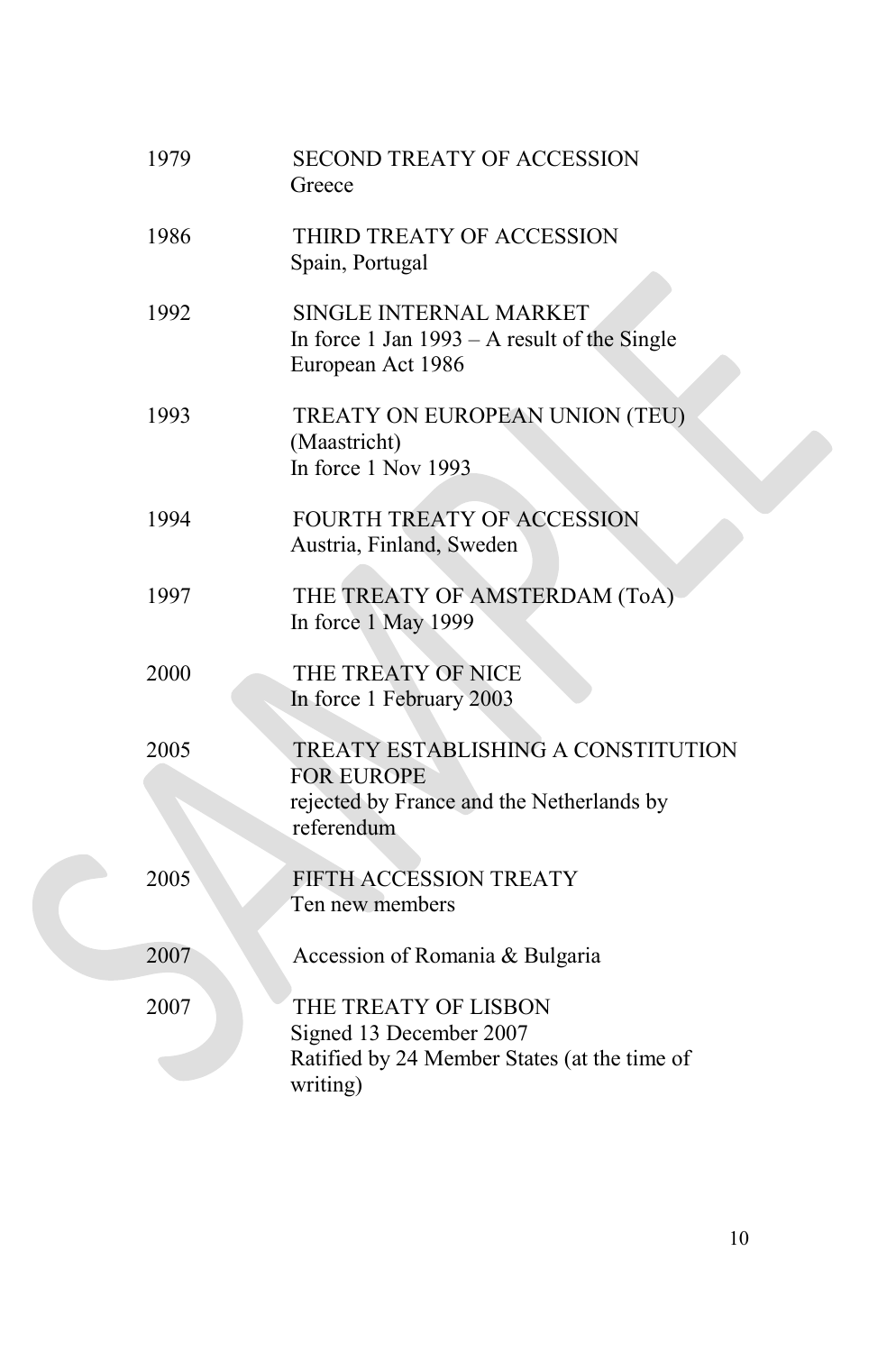### **The treaties establishing the European Communities**

In the 1950s the creation of three European Communities marked the birth of the European Union's predecessor. The European Communities refer to the ESCS, the EEC and EURATOM.

• The European Coal and Steel Community (ECSC): established by the Treaty of Paris (1951).

The ESCS owes its origins in the Schuman declaration. However, if the declaration has been made by Robert Schuman, his main collaborator on the "Schuman Plan", Jean Monnet (a French economist and statesman) is usually forgotten. The idea, placing economic cooperation as its core, included to remove these vital wartime industries from the control of the national governments to confer them to a supranational entity, in the hope of providing a sounder foundation for peace and stability in Europe. The pioneers thought that opening a common market between European countries on the two wartime necessities would prevent the rise of new wars between them. Another reason of this political reconciliation lies on a wish to limit the development of communism in Western Europe (very strong at the time in France and Italy).

Initially, the pioneers only envisaged France and West Germany, but Schuman invited their close neighbours to join. As a result, France, West Germany, Italy and the three countries members of the Benelux signed the Paris Treaty and became the 6 founding members of the ESCS. The UK was invited for the negotiations but quickly left the negotiating table. This example shows that, from the beginning of the European construction, the UK was reluctant to participate.

To achieve its objective, the 6 founding members established several institutions. The High Authority, a sort of ancestor of the committee of ministers representing the member-states and taking the main decisions, was accompanied of an Assembly and a Court of Justice in charge of reviewing the legality of the acts of the High Authority. At that time, having such integrated institutions was a great progress in terms of development of international organizations.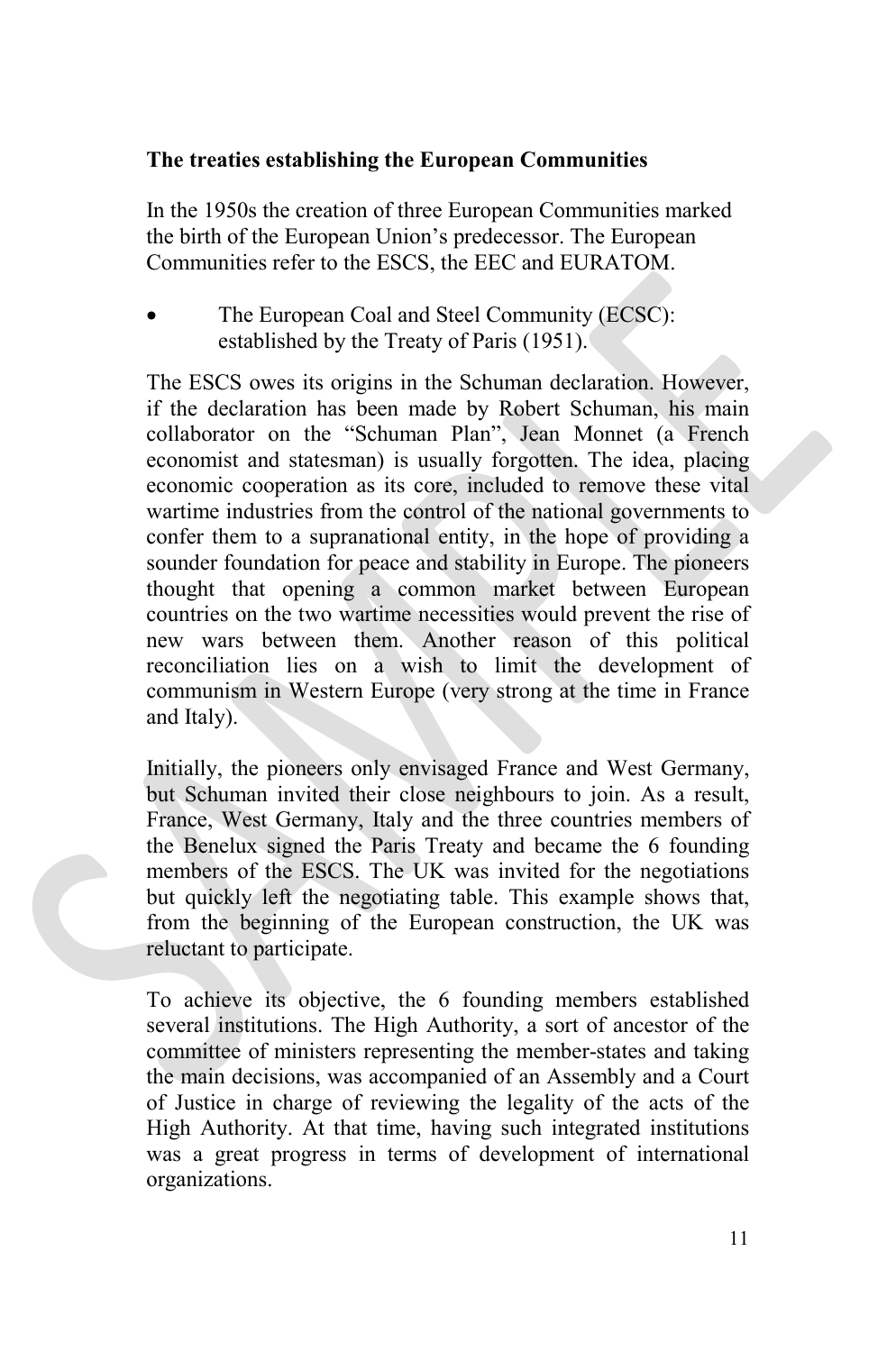The main concrete measure was achieved by 1954, which marked the removal of all trade barriers in coal and steel. The ESCS expired in 2002, after the ending of a 50 years term.

The European Economic Community (EEC): created by the Treaty of Rome (1957).

The Treaty of Rome, officially the Treaty establishing the European Economic Community (TEEC), came into force on 1 January 1958. One of its instigators is the Belgium prime minister delivering a famous speech in Messina (1956). The idea was to focus on a greater harmonisation of the economy, above the mere areas of coal and steel. The 6 states agreed to integrate their economies, first by becoming a customs union to progressively move to a common market.

The European Atomic energy community (EURATOM): established by Treaty signed in 1957.

This third Treaty dealt with cooperation in the domain of atomic energy. France strongly insisted for its conclusion. Even if EURATOM focused on an important but very specific industry, the EEC had a much broader scope.

If the three communities were provided with independent institutions to which different degrees of sovereign power was ceded by the Member States, it was agreed that the Assembly and the Court of Justice (initially established by the EEC) would be common to all three. However, each community had its own Commission and its own Council of Ministers. But this system changed for a greater centralisation with the conclusion of the Merger Treaty (1965) that provided for a single Commission and a single Council of Ministers to be shared by the communities.

More importantly in terms of Treaties deeper amendment of the European Communities; the Single European Act (SEA) was signed in 1986. The SEA increased the material scope of the EEC and laid the foundation for an internal market. In addition to this, it brought democratic and institutional changes to strengthen the accountability of the communities. The Assembly was renamed European Parliament as a symbolic progress towards integration.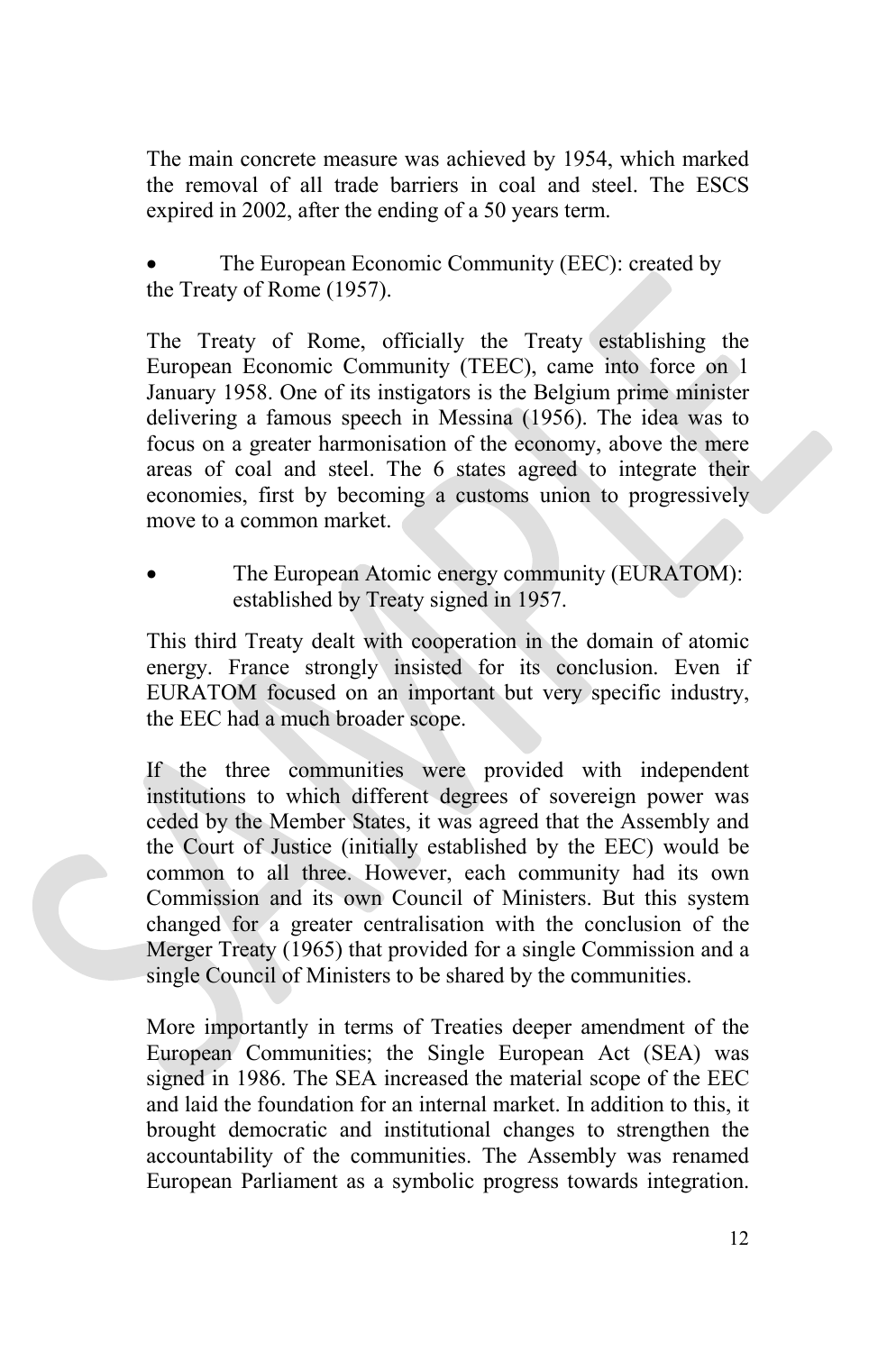Finally, a Court of First Instance was established to relieve an overwhelmed Court of Justice.

### **The birth of the European Union**

The European Union officially replaced the European Communities in 1993, date of the entry into force of the wellknown Treaty of Maastricht (1992). The so-called Treaty on the European Union (TUE) sought to enlarge the scope of intergovernmental cooperation beyond the economic sphere. The intention of the Member States was clearly to find a common political agenda. For that purpose, they established the three pillars of the EU:

- **Pillar I** was constituted by the European Community; a single institution regrouping the former EEC, ESCS and Euratom.
- Pillar II established the Common foreign and security policy (CFSP); an intergovernmental collaboration of police and border services.
- **Pillar III** provided a framework for cooperation in justice or home affairs.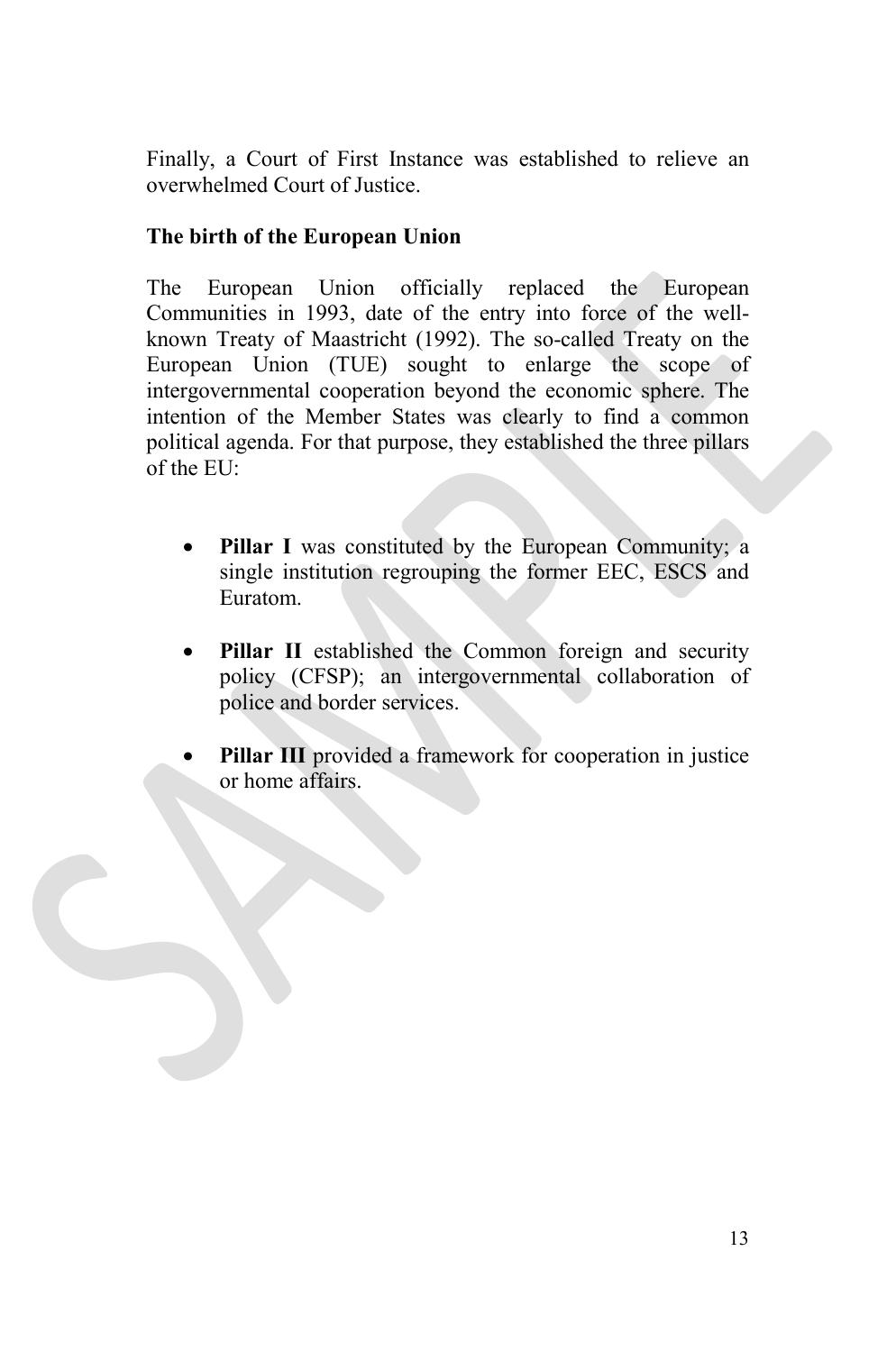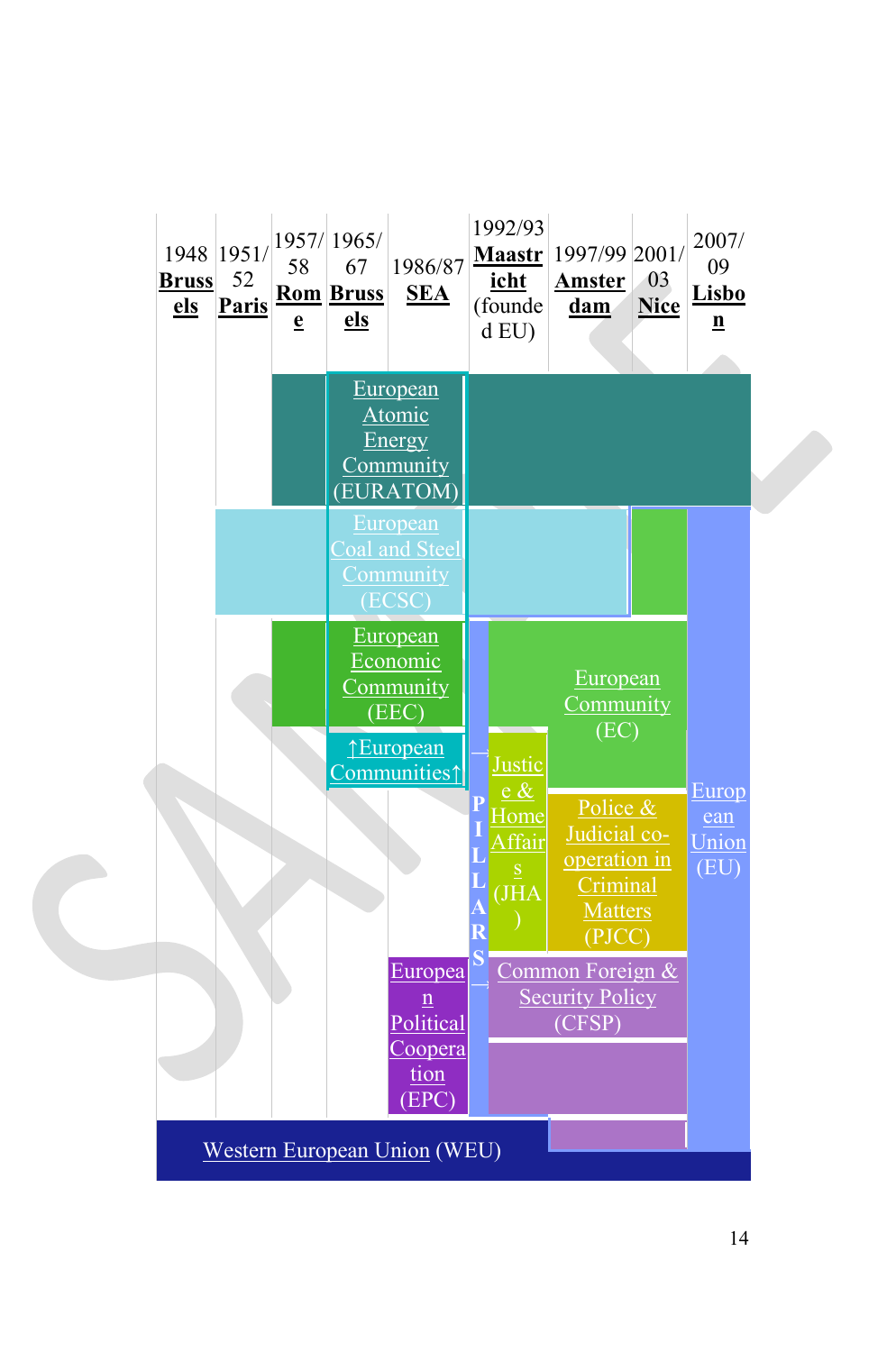More importantly, the TUE created a monetary union between the Member States by the introduction of the euro as the common currency monitored by a European Central Bank (ECB). Nevertheless, it also marked the first concession for Member States to break the integration process with the "opt-out clauses". Indeed, the first ones to use it, The UK and Denmark, decided to keep their respective currencies while remaining in the EU. Finally, the Treaty of Maastricht also established a "social chapter" which dealt with workers' rights and other social issues. Once again, the UK managed to negotiate an opt-out exception.

#### **The progressive amendments of the European Union**

- The Treaty of Amsterdam (1997) resulted in two principal reforms. Firstly, it tried to make the existing structure of the Treaties more comprehensible. To that end, it completely renumbered the EC Treaty and the TEU. Secondly, the Treaty of Amsterdam reorganized the  $1<sup>st</sup>$  and  $3<sup>rd</sup>$  Pillars for a deeper cooperation in criminal matters.
- The main concern of the Treaty of Nice (2001) was to prepare the enlargement of the EU to more than ten members. The candidates were mainly from Eastern and Central Europe. This extension went ahead three years later.
- The Treaty of Lisbon (signed in 2007) entered into force in 2009. It is certainly the most important Treaty for the EU in terms of fundamental changes. The debate started with a declaration of the European Council (EU's institution) stating that along with an increasing integration and more sovereign powers attributed to the EU by its Member States; the organization needed to be more democratic, more transparent and more efficient. The Council even mentioned that it would have to come along with the adoption of a Treaty of a constitutional nature. Consequently, the Convention on the future of Europe, chaired by the former French president (Valéry Giscard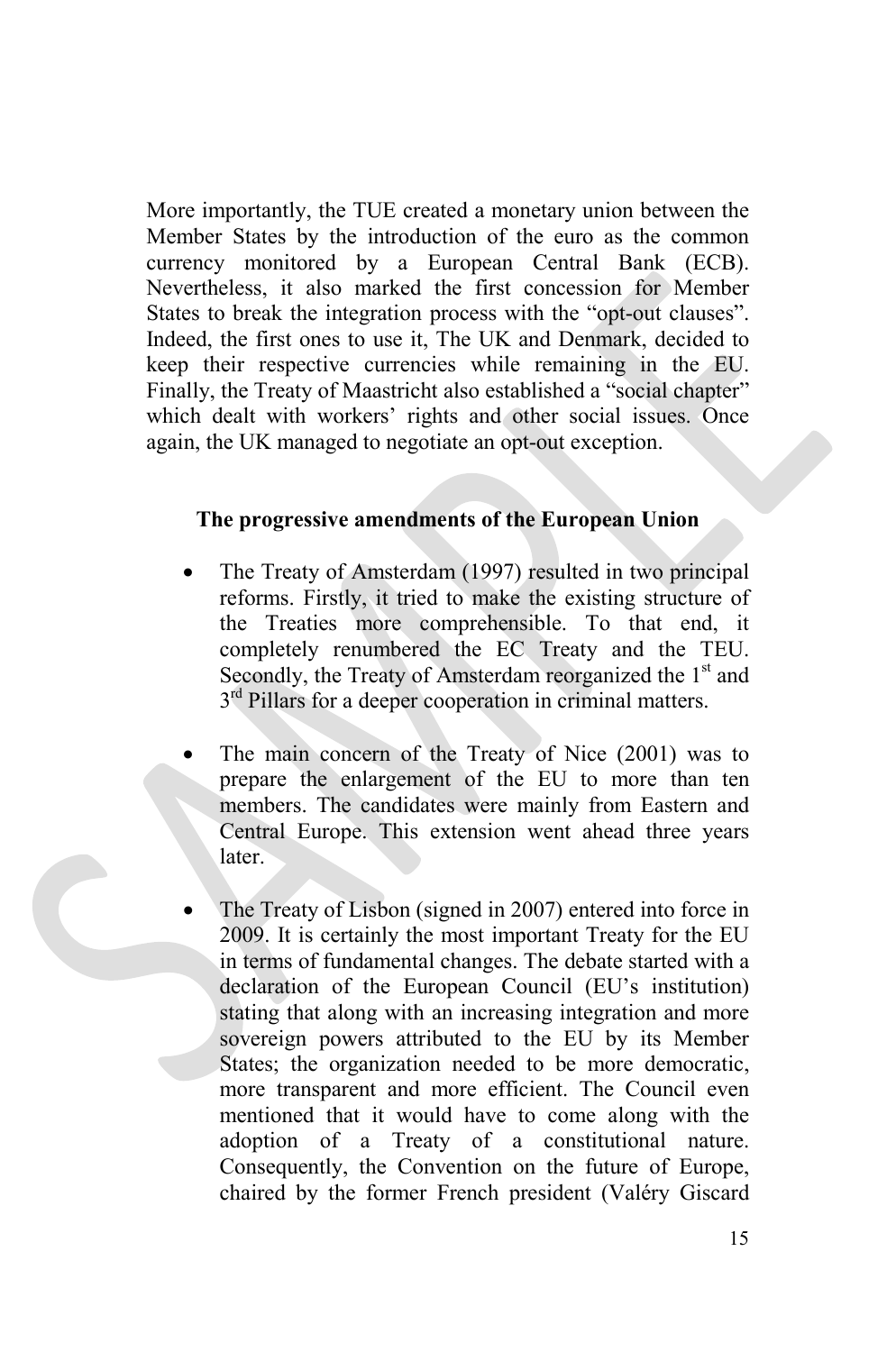d'Estaing), was established. The Convention was composed of members of national parliaments and governments but also representatives from the EU (Commission and Parliament). The meeting resulted on the draft of a Treaty Establishing a Constitution for Europe that was supposed to replace the existing Treaties. It was signed by the Member States in 2003 but the ratification process was never completed. Perhaps too ambitious at the time, the Constitutional Treaty was rejected in France and the Netherlands, and the project was later abandoned.

Nevertheless, the Member States thought that there was still a pressing need of reform. In order to reassure the nationalists worried about the rise of a European State, the word Constitution has been removed and the existing Treaties were not replaced. Instead, the EC Treaty was renamed Treaty on the Functioning of the European Union (TFEU), and the Euratom incorporated in the Treaty of Lisbon. Finally, the Treaty of Lisbon merged the three pillars into a single structure, abolished the EC as a separate entity bust most importantly consolidated the distribution of the competences between the Member States and the EU in favour of the latter.

### **Accessions and evolution of the list of EU members**

In order to become member of the EU, States have historically concluded accessions treaties between them and the EU. However membership is subjected to several conditions called *acquis communautaires* that States have generally to comply with, unless arrangements for a transition period are made. For example, a candidate State will have to present an economic, judicial and political system able to be integrated with those of the existing Member States.

However, if membership is usually enshrined by an accession Treaty, it is not always the case. For instance, East Germany automatically joined the EU after the reunification of Germany in 1990. Since the three initial communities of the 19950s were formed by France, West Germany, Italy, the Netherlands, Belgium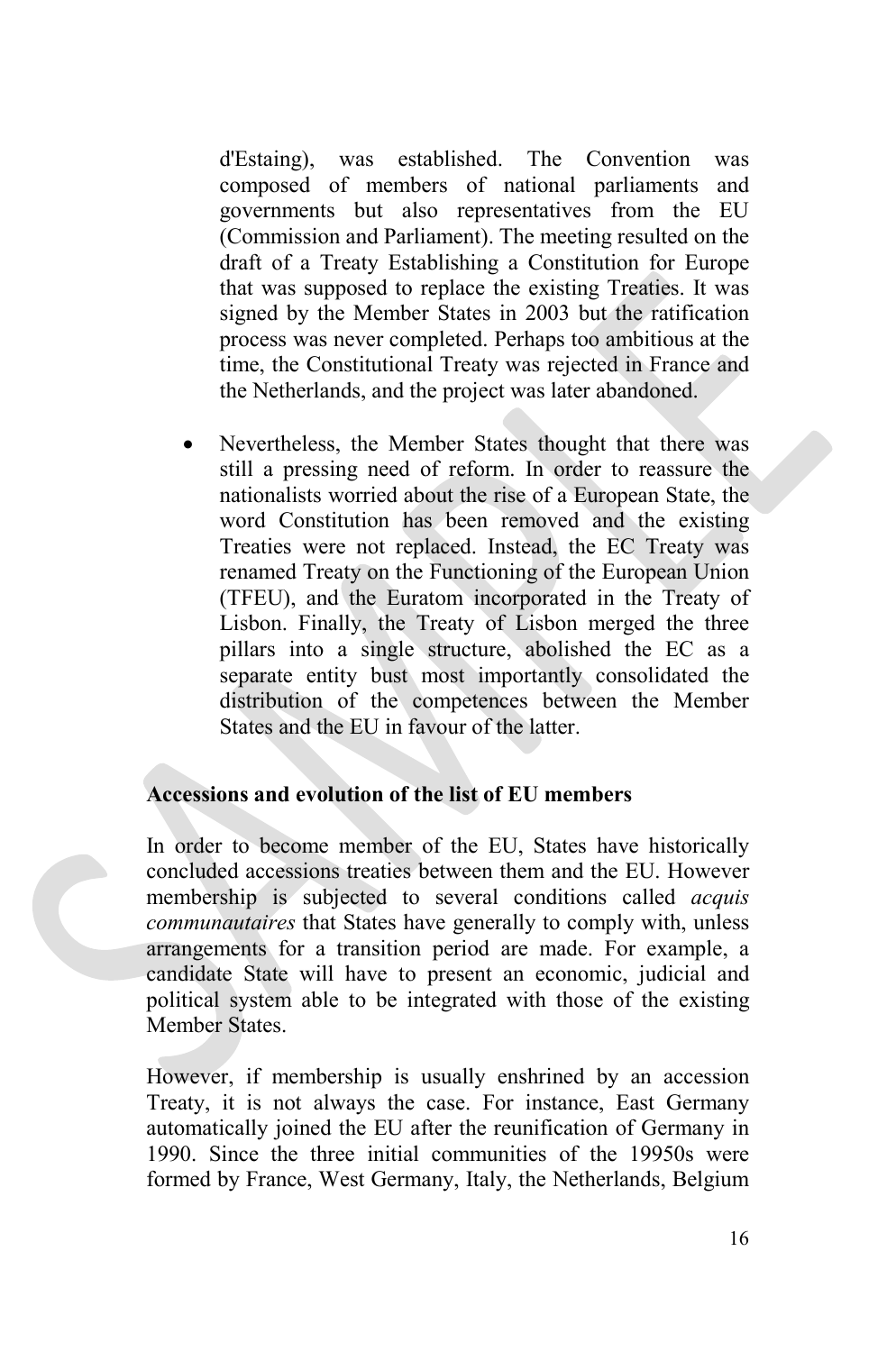and Luxembourg the following countries have also joined:

- o The United Kingdom, Ireland and Denmark in 1973; the EU was then composed of 9 Member States.
- o Greece in 1981; the EU was then composed of 10 Member States.
- o Spain and Portugal in 1986; the EU was then composed of 12 Member States.
- o Austria, Sweden and Finland in 1995; the EU was then composed of 15 Member States.
- o The Czech Republic, Slovakia, Slovenia, Poland, Lithuania, Latvia, Estonia, Hungary, Cyprus and Malta in 2004; the EU was then composed of 25 Member States.
- o Bulgaria and Romania in January 2007; the EU was then composed of 27 Member States.
- o Croatia in July 2013; The EU is now comprised of 28 Member States.

Nevertheless, in 2017, can we say that the EU is still comprised of 28 Member States, or does the recent Brexit change the counting?

Some territories have decided to withdraw from the European Communities in the past. This was the case of Algeria, in 1962, right after having gained independence. Algeria was part of the European Communities because it was at that time a French colony. The *rationae loci* of the Communities have always automatically integrated the overseas territories of the Members.

In addition to this, the other principal territory to withdraw was Greenland that is part of Denmark and therefore joined the Communities in 1973 when the latter got member. After having been granted significant autonomy to make its own choices, the Greenland People decided to not be part of the European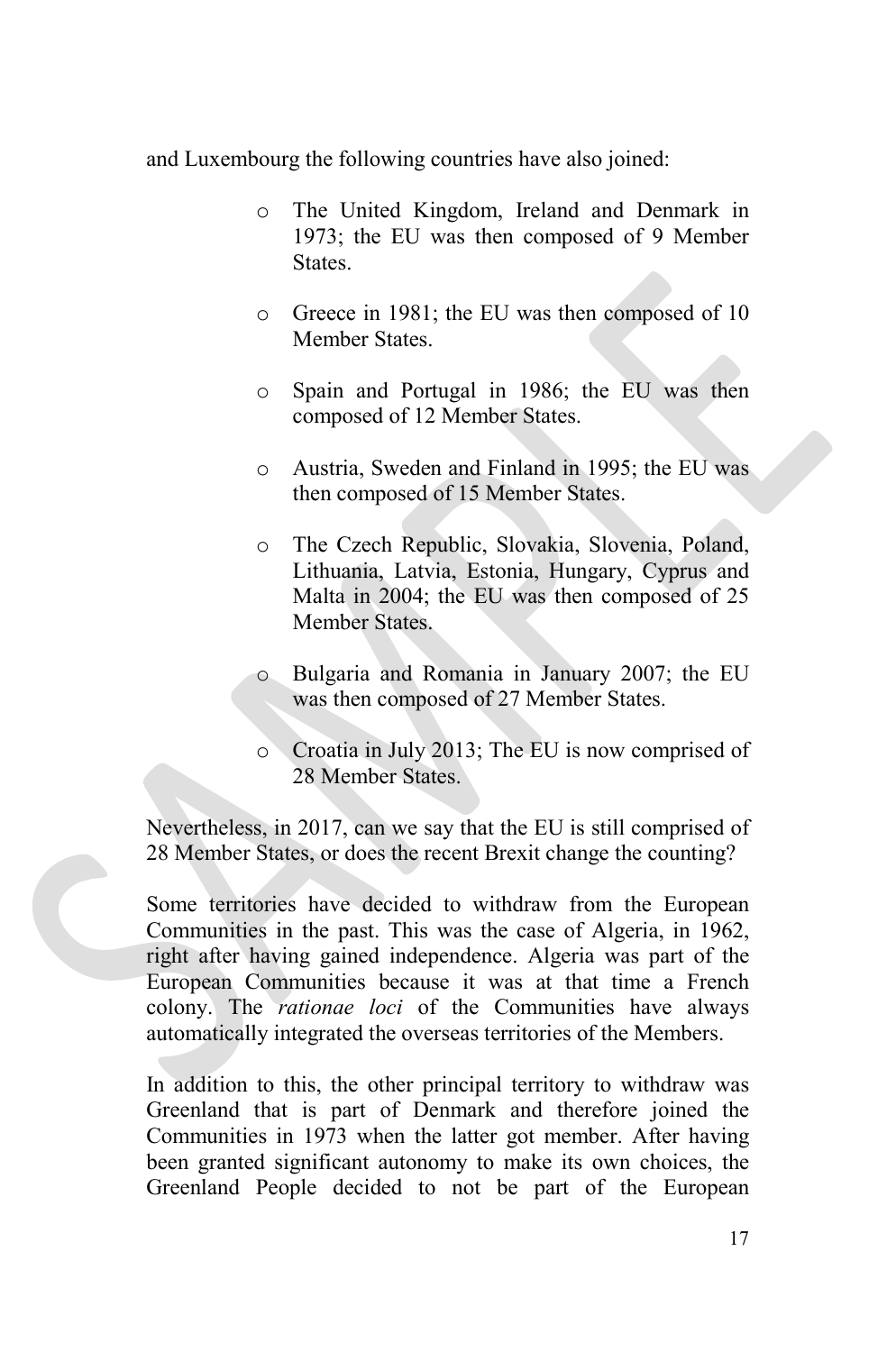Communities anymore in a referendum. They withdrew in 1985 after a negotiating process with the Member States. However, these few examples occurred in the era of the European Communities, is it that simple with Brexit?

### **Brexit**

As we have seen it before, the relationship between the UK and the EU was special from the beginning. Throughout its membership, many politicians, the media or the wider public expressed scepticism or even hostility towards the EU. The first referendum on whether or not to stay a member was held in 1975. At this time, a majority of British citizens voted in favour to remain.

In 2013, the UK Prime Minister, David Cameron, promised another referendum on the EU issue if he was re-elected. After having been victorious in 2015, Cameron had to act in accordance to his commitment and started re-negotiating with the EU to achieve certain reforms. However, unsatisfied by the concessions made by the EU, the Prime Mister held a referendum on June 23<sup>rd</sup> last year. This time, a majority of 52% voted to leave. Even though the referendum was not legally binding in itself, it put political pressure on the UK executive to trigger article 50(2) of the TEU. It is the formal requirement that compels a Member State to officially inform the European Council of a wish to withdraw from the Treaties. This operation has been ordered by the new Prime Minister, Theresa May, in March 2017.

However, even though article 50 has been triggered by the UK, it remains a Member for now. Thus, the EU is still comprised of 28 Member States. Article 50 stipulates that the parties have to find an agreement for the withdrawal under negotiations that have to last at least 24 months, if no agreement is concluded before, and that can be extended by the parties.

The issue of the UK membership to the Council of Europe is not legally affected by Brexit. However, withdrawing from the Council of Europe is part of the Conservative political agenda. Actually, it was announced by Theresa May in 2016 while campaigning. Fortunately for the protection of Human Rights in the UK, the Conservative manifesto released few weeks ago,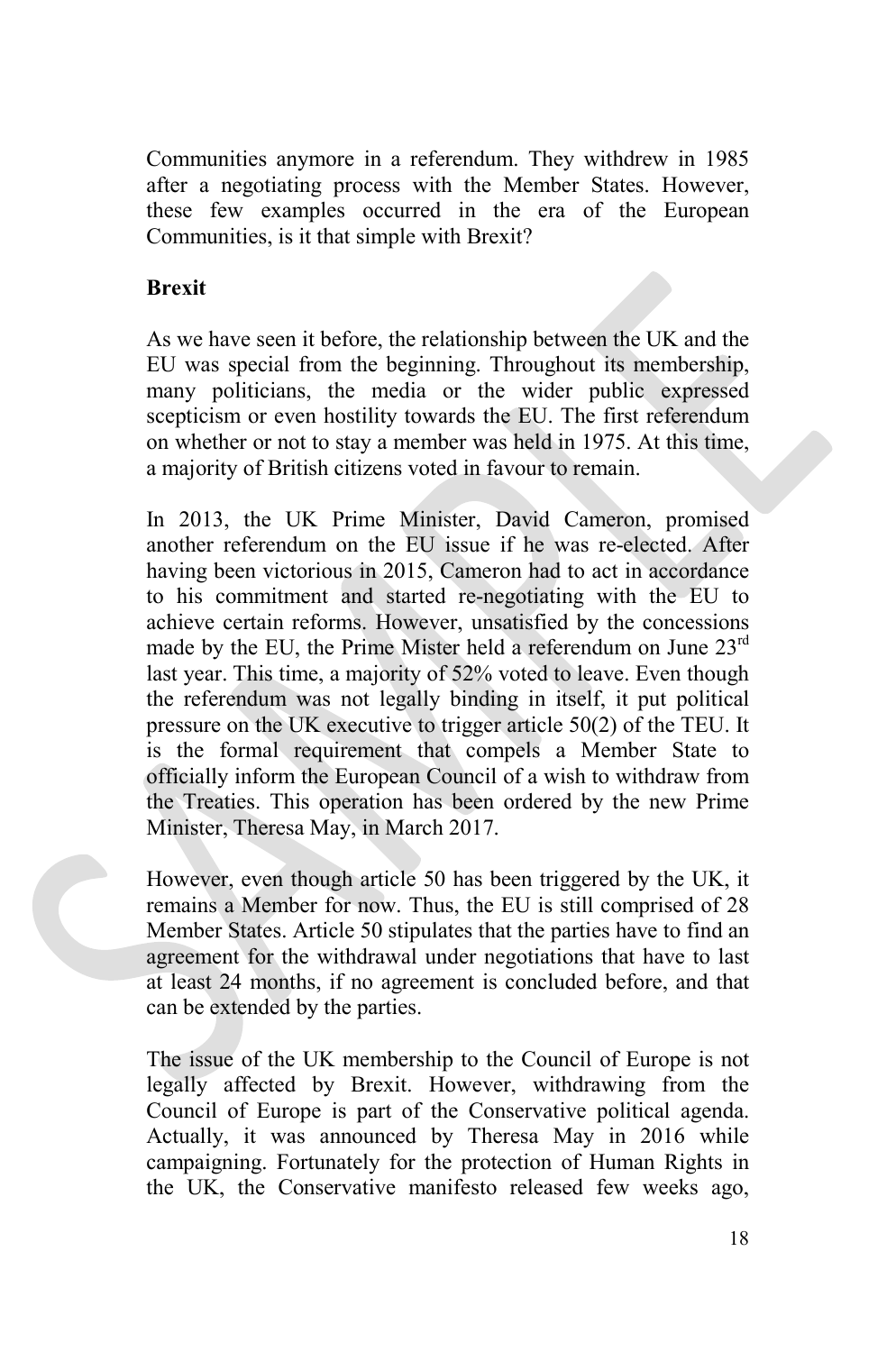declared that they would be too busy with Brexit and would remain in the Council of Europe for the next legislature.

### **EU Law's major influence on UK Law after Brexit**

### **Walker (Appellant) v Innospec Limited and others (Respondents**) [2017] UKSC 47

**Facts:** John Walker, the appellant in these proceedings worked for the respondent, Innospec Ltd, from 1980 until his retirement in 2003. In 2006 Mr Walker asked Innospec to confirm that, in the event of his death, they would pay the spouse's pension, which the scheme provides for, to his civil partner. Innospec refused, because his service predated 5 December 2005, the date that civil partnerships were introduced in the UK, and any discriminatory treatment is therefore permitted under paragraph 18 of Schedule 9 to the Equality Act 2010. If Mr Walker was married to a woman (or indeed if he married a woman in the future) she would be entitled on his death to a "spouse's pension" of about £45,700 per annum. As things stand at present, Mr Walker's husband will be entitled to a pension of about £1,000 per annum (the statutory guaranteed minimum).

Preliminary question before the Court: Does paragraph 18 of Schedule 9 to the Equality Act 2010, permitting an employer to discriminate against employees based on their sexual orientation while attributing a survivor's pension, is compatible with EU Law? **Preliminary Ruling:** According to the judgement gave by Lord Kerr, the UK provision is incompatible and EU Law should prevail: "paragraph 18 of Schedule 9 to the Equality Act 2010 is incompatible with EU law and must be dis-applied and (ii) Mr Walker's husband is entitled on his death to a spouse's pension, provided they remain married."

**Application:** This case underlines several major principles of EU Law in its relation with national Law such as supremacy or direct effect. In addition to this, the UK government just declared that after Brexit it would repeal the current national legislation on discrimination based on sexual activity to upgrade it to EU standards of protection. This demonstrates that even after Brexit, some parts of EU Law will still remain guidance for the UK courts.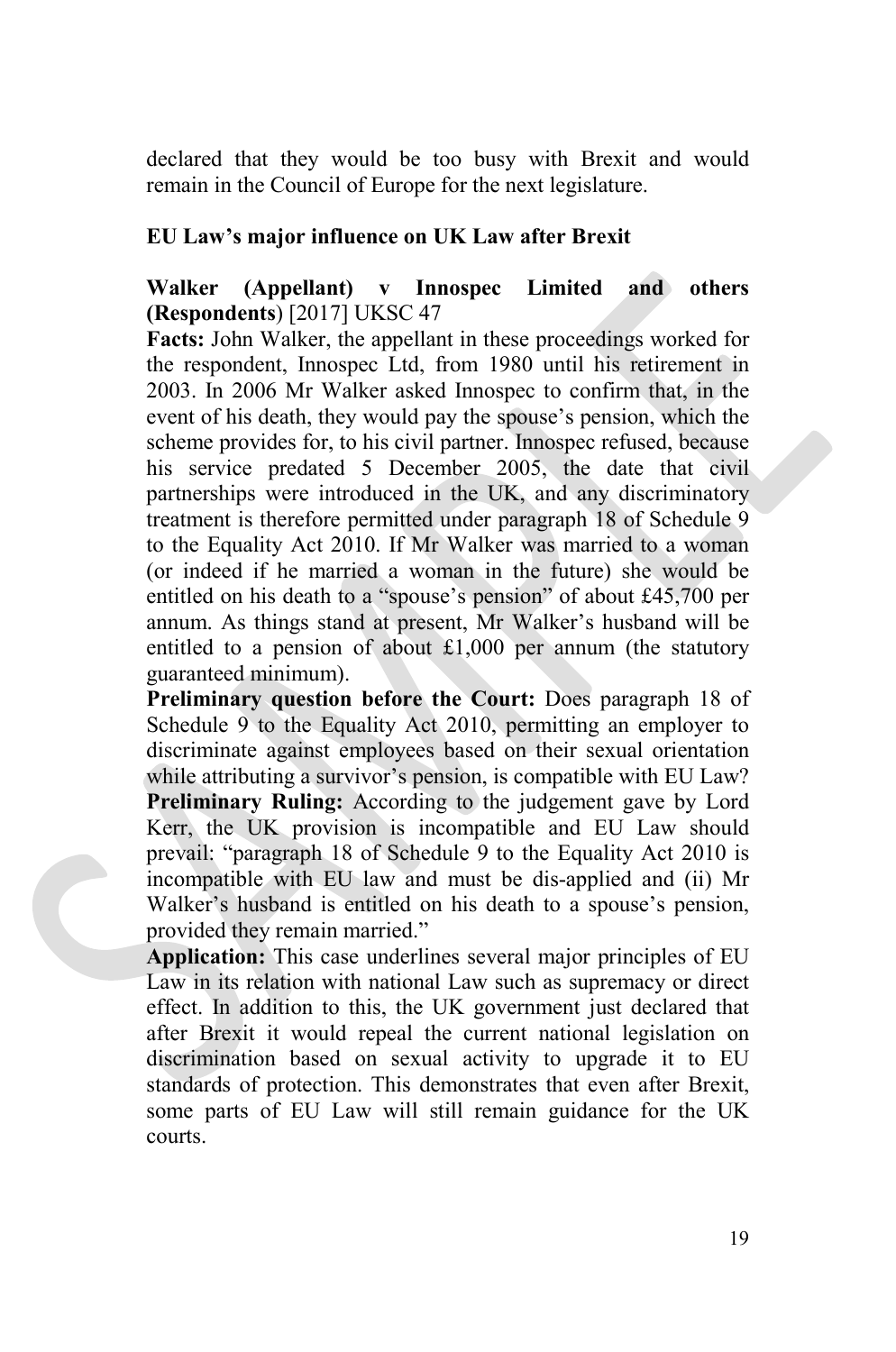### **Chapter 3: EU Law and National Law: Supremacy.**

### **Supranationalism and the origins of supremacy**

Supremacy is a legal principle involving that, in areas where EU Law is relevant to a case that presents a conflict of norms; EU Law should prevail over national Law. It is one of the key principles created by the ECJ that ensure the enforceability of the European legal order. Supremacy comes along with direct effect, indirect effect and State liability (topics covered in Chapter 4).

Supremacy is rooted in supranationalism. Supranationalism is a method of decision-making by a community of States, wherein officials are representing their Member States. Unlike federalism Member States remain sovereign because they decided voluntarily to be part of the organization and are free at any time to leave it. However, Member States are delegating some of their sovereign powers to the community. They might, for instance, be forced to implement a decision that they did not consent with, as far as decisions are taken by majority votes.

The principle of supremacy is not written in the founding treaties, yet is considered to be a fundamental principle of the European Union. It is linked to the doctrine of autonomy, which implies that EU's institutions are independent from its Member States, and creates an external source of Law despite being created by the Member States themselves. Supremacy's main consequence on the EU legal order is to reinforce its autonomy. The importance of supremacy in the integration of the European construction was highlighted by Cruz at the time of the European Communities, which he claimed: "without supremacy community law ceases to be *communataire*".

### **The rise of the new European legal order**

While supremacy is about the relationship between national Law and EU Law, it is necessary to present the different approaches of international Law within the different Member States. On this issue, European States have adopted two different conceptions: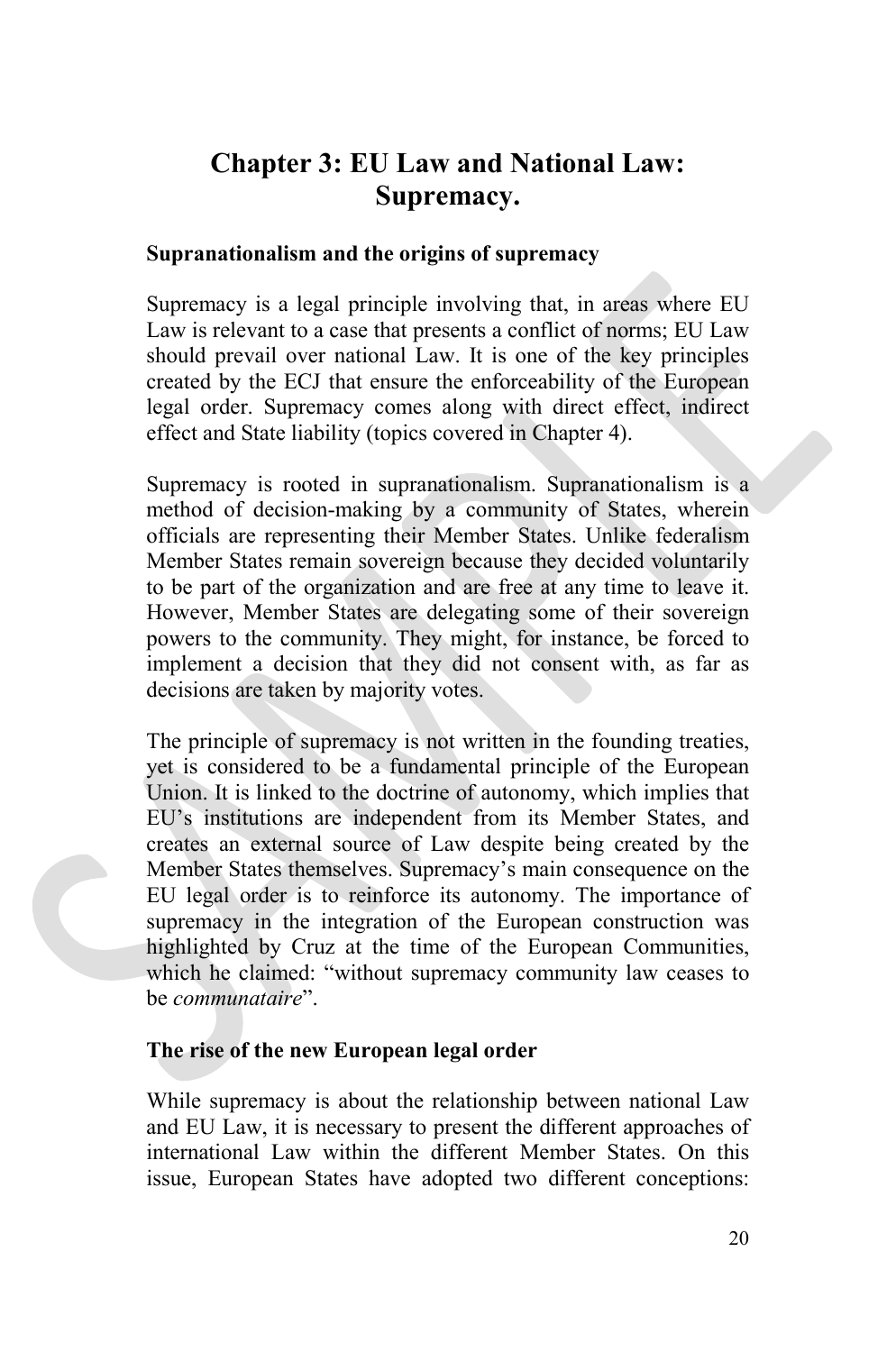monism or dualism. The monistic conception, on the one hand, provides that international accords, which through ratification bind a country in international law, are considered to be part of the internal legal system without the need for specific measures to incorporate them. The principle of monism is well known in many EU countries, such as France for example, and has been accepted quite early by the Court of Justice.

The dualistic conception, on the other hand, implies that international accords do not become part of the internal legal system at the moment of ratification but only if and to the extent that they are specifically incorporated into national law. This approach is normally taken by the United Kingdom. In addition to this, the particular importance attributed to the sacred parliamentary sovereignty worsens the compliance with the principle of supremacy.

The development of EU Law created much more problem within dualist States. At first it appears to be conflicting with the main principles regulating the European legal order: supremacy, direct effect and indirect effect. Supremacy is also known as "primacy of EU law", from the French *primauté du droit de l'Union.* The reasons of its development by the Court are various. First of all, while the main objective of the Communities was to create a single Market, Law had to be harmonized through a uniform application of EU Law within the Member States.

In addition to this, the whole structure of Europe was already based on supranationalism which implies that the interests of the community prevail over national interests. Therefore, supremacy was a necessary component of uniformity and consistency across the Union. The recognition of EU supremacy has two major consequences on the competences of national institutions, often referred to as the doctrine of pre-emption:

- It places the CJEU above the national Courts in case of conflict of interpretation of EU Law.
- It prevents legislative bodies in the Member States from enacting legislation that might be incompatible with EU Law.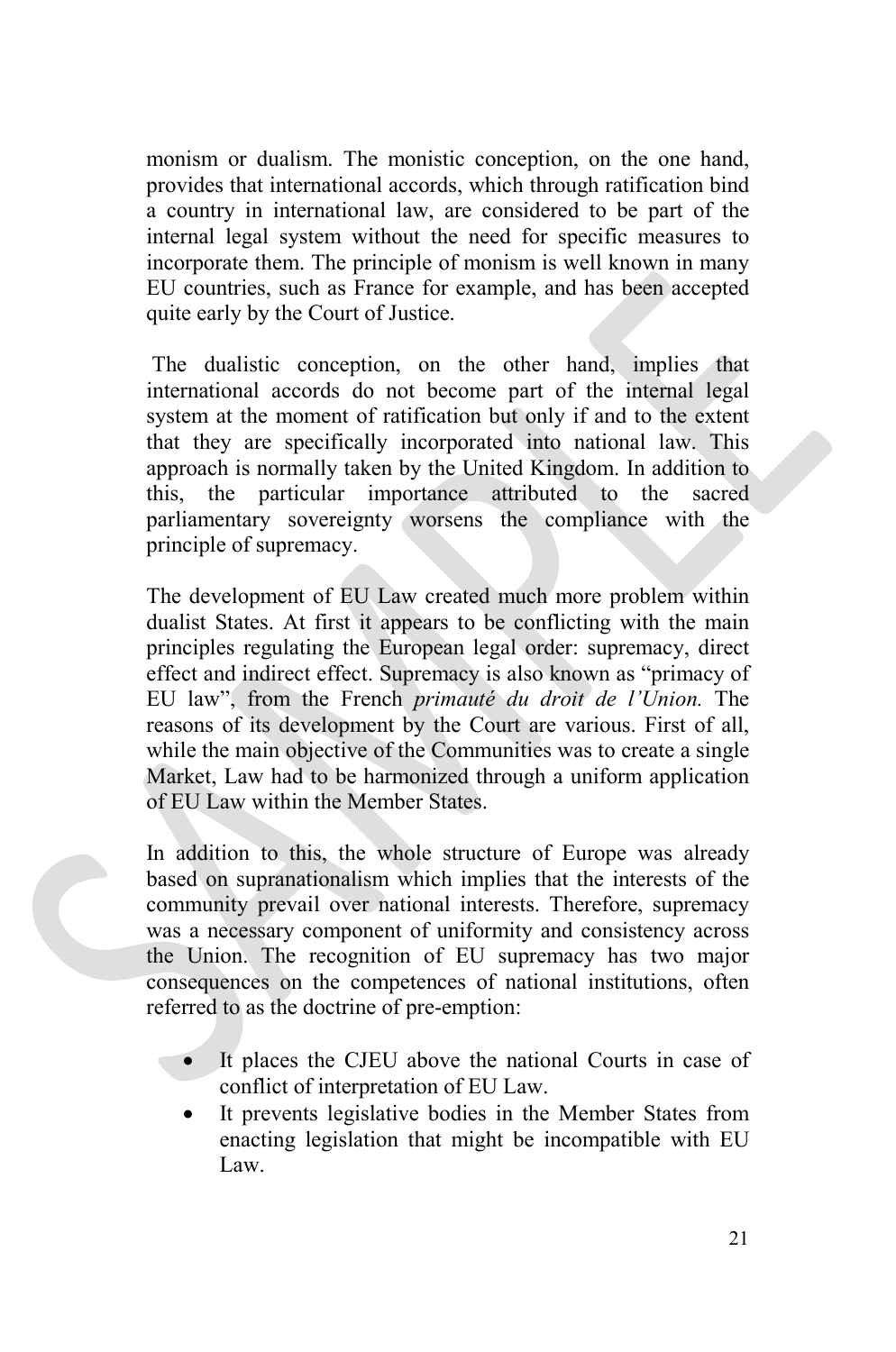The European construction has been going on for more than 60 years and there is still a debate about supremacy. This is probably because it touches one of the most delicate areas of EU Law because it is related to sovereignty. The nationalists' biggest fear is to lose sovereignty to the benefits of the community. Unionists would rather qualify it as a mere transfer of sovereignty.

While nothing in the founding treaties was expressly mentioning EU supremacy, the closest the pioneers tackled this issue was this so-called "duty of loyalty" enshrined by Article 10 EC (now replaced by article 4(3) TUE) which stipulates: *"The Member States shall take any appropriate measure, general or particular, to ensure fulfilment of the obligations arising out of the Treaties or resulting from the acts of the institutions of the Union".* 

The abandoned Treaty Establishing a Constitution for Europe (TECE) included a special provision on supremacy. Instead, declaration 17 of the Lisbon Treaty merely mentions the "primacy", making reference to the CJEU's case law. However, the recognition of EU supremacy is mostly due to an intense legislative activism of the ECJ, which has built the principle throughout a range of cases.

The Court, in its case law, before going into a detailed definition of supremacy, acknowledged the "specificity" of the EU legal order that has a "special and original nature" (**ECJ Costa v ENEL** (Case 6/64) [1964]). This is why supremacy is referred as the rise of a new legal order. The EU is a *sui generis* entity, it is unique and it differs from the traditional models of national or international law.

The famous case affirming the specificity of EU Law is **Van Gend en Loos.** Nevertheless, it mainly concerns the principle of direct effect of EU Law, another crucial pillar of EU Law enforceability, and will therefore be more fully discussed in the next Chapter.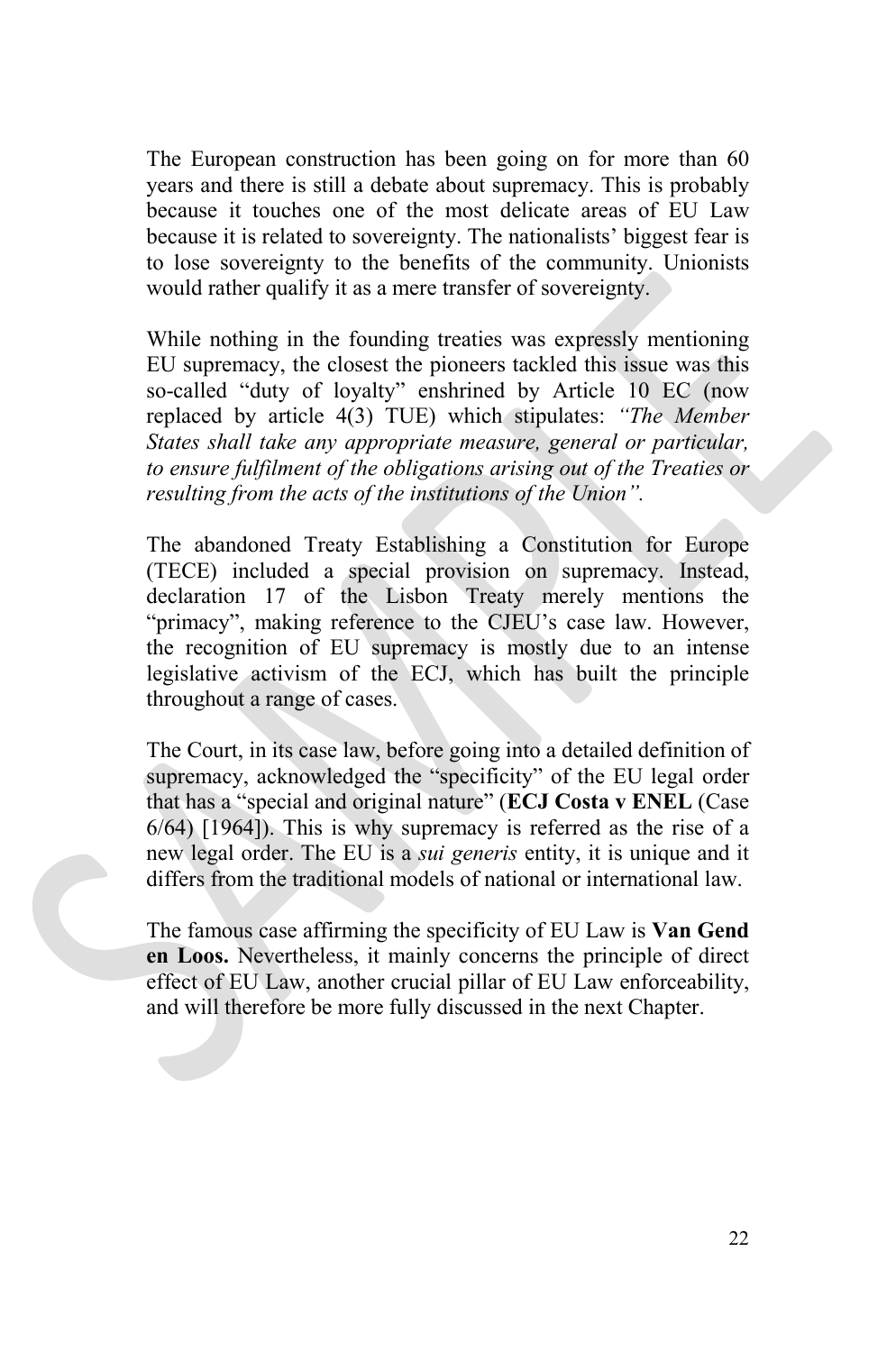### **General principle: The EU must be regarded as a unique legal order distinct from either national or international Law.**

### **Van Gend en Loos v Nederlandse Administratie der Belastingen** (Case 26/62) [1963] ECR 1

**Facts:** The case was related to the introduction of a Dutch law on taxes, relatively increasing the duty payable and resulting on a loss suffered by the claimant that which claimed an incompatibility with European Law. The importer was charged 8% tax on importation of chemicals from Germany, placing him at a disadvantage over domestic sellers.

**Preliminary Ruling:** *"The Community constitutes a new legal order in international law for whose benefits the states have limited their sovereign rights, albeit within limited fields".*

**Application:** The EEC Treaty that was at stake in the case was not an ordinary international Treaty because Members agreed to limit their sovereignty rights. **Van gend en Loos** does not give a complete definition of supremacy. However, by declaring that the Treaty had established a new legal order in which Member States had limited their sovereign rights, the judgment paved the way for the establishment of this principle of EU law.

### **General principle: National law cannot override EU law.**

#### **Flaminio Costa v ENEL** (Case 6/64) [1964] ECR 585

Facts: ENEL was an electric company that has been put under state ownership by the Italian government. Costa, a shared owner of the company before its nationalisation, has suffered a loss attributable to the Italian Government. He argued before its national Courts that the Italian law nationalizing the industry was incompatible with EC monopoly laws. The case was referred to the ECJ. Throughout the procedure, the Italian government claimed that national law should prevail as it was enacted after the law ratifying the EC Treaty.

**Preliminary question before the Court:** Whether or not a national law, enacted after the law ratifying the founding treaties of the Communities, could contravene to its main objectives?

**Preliminary Ruling:** The answer of the Court is clearly negative; incompatible domestic provisions cannot override Community law, regardless whether or not they were enacted after the ratification of the founding treaties.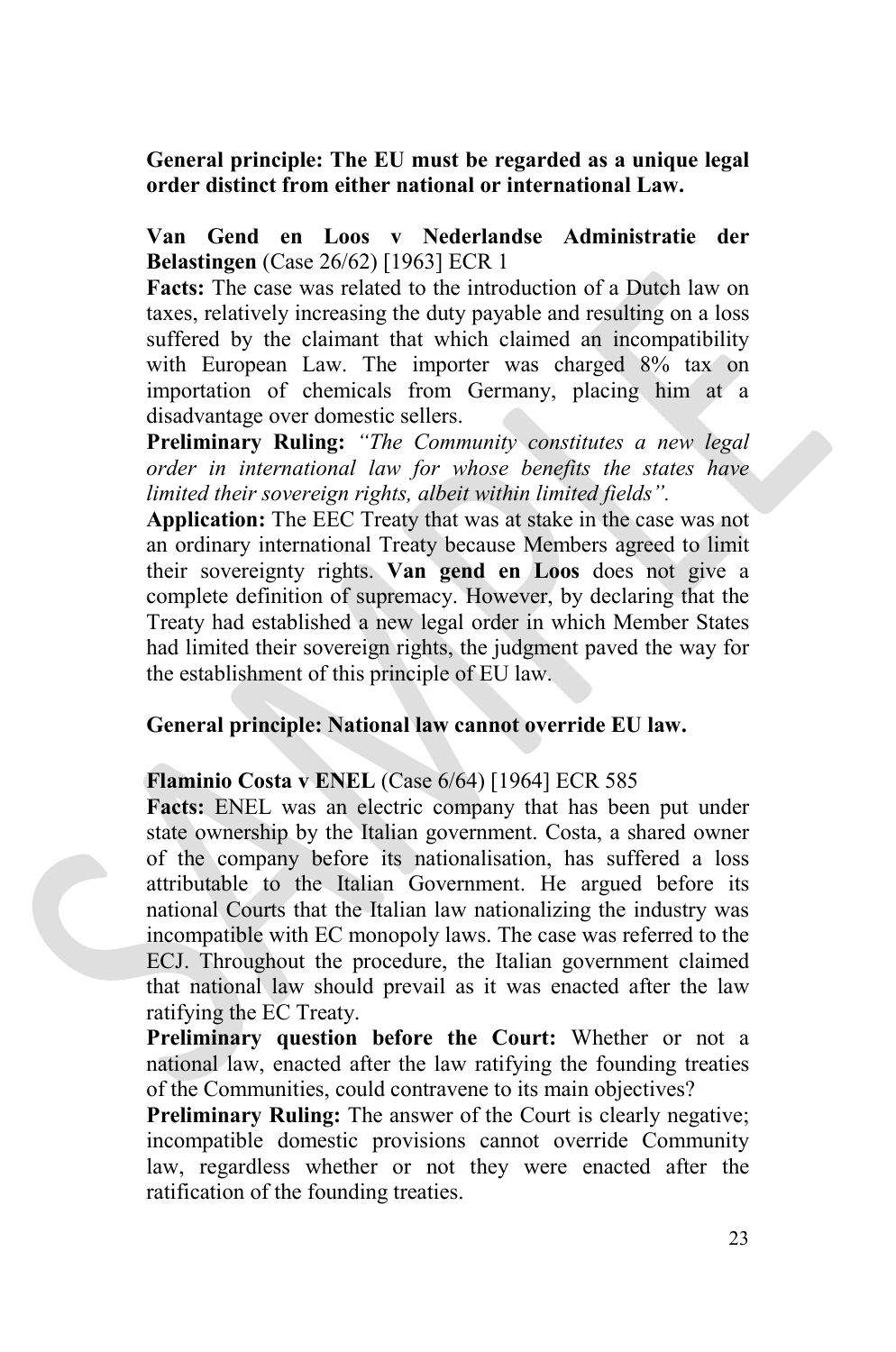The ECJ based its reasoning on the framework of **Van Gend en Loos** but extended it: *"By creating a Community of limited duration having (…) a transfer of powers from the states to the community, the member states (…) have thus created a body of law which binds both their nationals and themselves".* Thus, according to the Court, the supremacy of EU law logically stems from the Member Stats' transfer of power that created an independent body of law. **Application:** This case defines and develops the principle of the supremacy of EU law justifying it by the "special and original" nature its legal order.

A clear conclusion can be made about the inputs of **Costa and Van Gend en Loos.** 

The Member States have transfer certain of their sovereign powers to the Community in order to make law that would bind them and their individual. As a result Member States cannot introduce new national laws that would contradict EU Law.

### **General principle: No provision of national law, of any nature whatsoever, can override EU Law.**

**Internationale Handelsgesellschaft mbH v Einfuhr- und Vorratsstelle für Getreide und Futtermittel** (1970) Case 11/70

**Facts:** A regulation required the introduction of export licences in respect of certain agricultural products falling under the Common Agricultural Policy (CAP). Another requirement of this regulation involved the transfer of a deposit that would be forfeited if no exportations were realized during the period of the licence, and this is how the applicant suffered a loss. The applicant claimed that this EU regulation was incompatible with the German Constitution for having contravened with the right to run a business freely. The unconstitutionality was acknowledged but the German Court was uncertain about the consequences of such a decision.

**Preliminary question before the Court:** The German Court used Article 177 to ask the ECJ whether or not national constitutional law prevails over EC law?

**Preliminary Ruling:** The Court simply replies: *"The validity of a Community measure or its effect within a member state cannot be affected by allegations that it runs counter to either fundamental rights, as formulated by the constitution of the state or the principles of a national constitutional structure".*

**Application: Internationale Handelsgesellschaft** enlarges the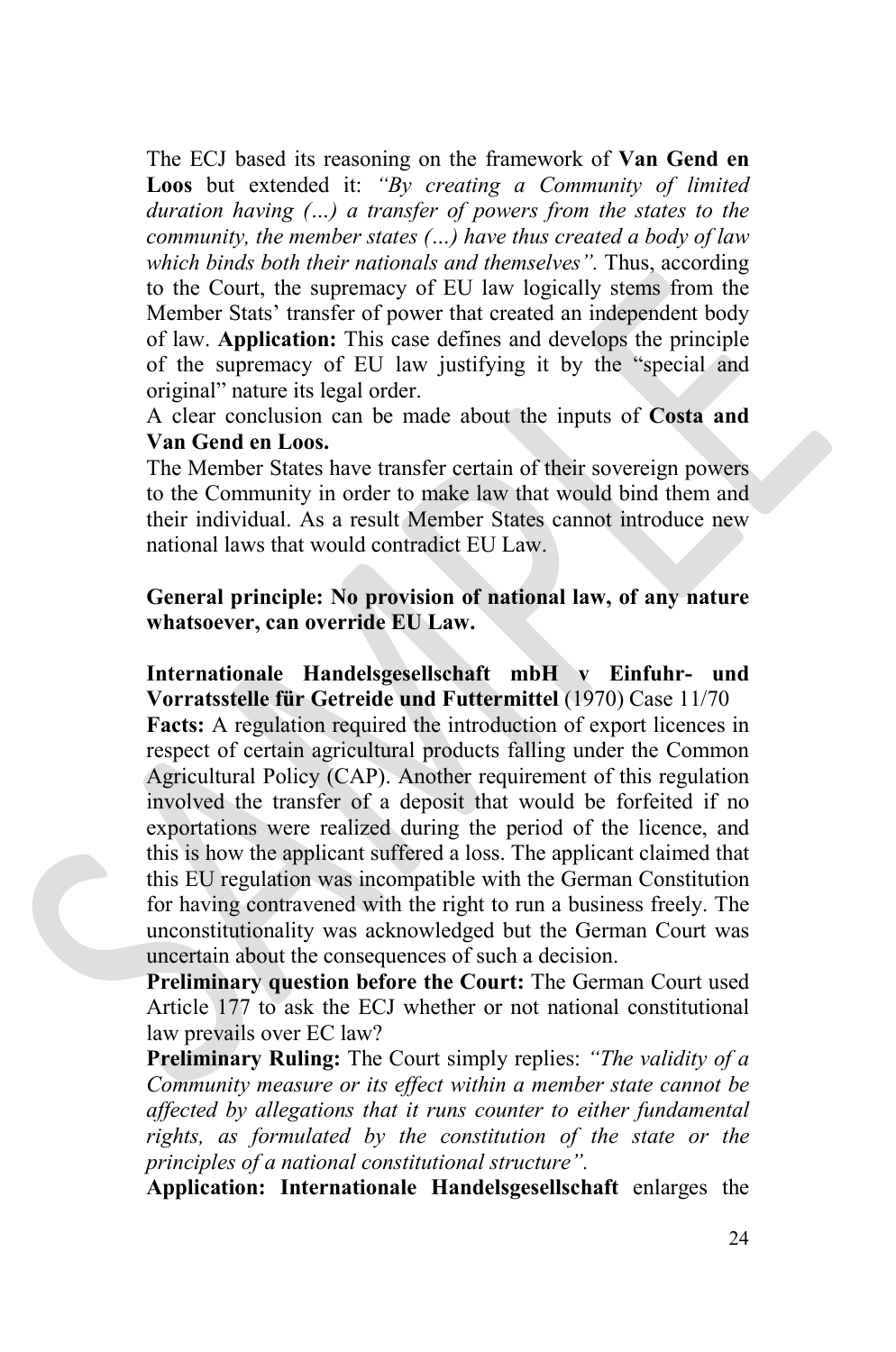scope of the supremacy principle: no provisions of national law, of any nature whatsoever, can override EU Law. In the event of any conflict or inconsistency between any provisions of national law, regardless its nature, and EU law, the domestic courts have an absolute requirement to give effect to EU Law.

### **General principle: When national law conflicts with EU law, national law should immediately be set aside by national Courts.**

### **Amministrazione delle Finanze v Simmenthal SpA** (1978) Case 106/77

**Facts:** Simmenthal, a company importing beef into Italy from France, was required to pay a tax at the border, which clearly contradicts the EC provisions on freedom of good at the time.

**Preliminary question before the Court:** After acknowledging the incompatibility, the Italian Court referred the case to the ECJ to know if EU Law had to be applied directly of if it should wait for the traditional constitutional Court procedure to strike it down for incompatibility to higher norms?

**Preliminary Ruling:** The Court mentions in its Judgement that any EC provision *"renders automatically inapplicable every conflicting provision of current national law".* 

**Application:** The effect of EU Law supremacy is immediate, there is no need to wait for national procedures to strike down the impugned law, and it is rendered automatically inapplicable.

**General principle: All incompatible domestic law shall be repealed.** 

### **Case 167/73, Commission v France (Re French Merchant Seamen)** [1974] ECR 359

**Facts:** A French statutory provision required that certain of crew on French registered merchant ships had to be French. This provision was violating the rules of freedoms of worker under article 45. The French government argued that its domestic Courts were no longer giving effect to this provision and that nothing in the Treaty required repeal.

**Preliminary question before the Court:** Do Member States have to repeal every out-dated incompatible law, even though their Courts are to giving them effect anymore?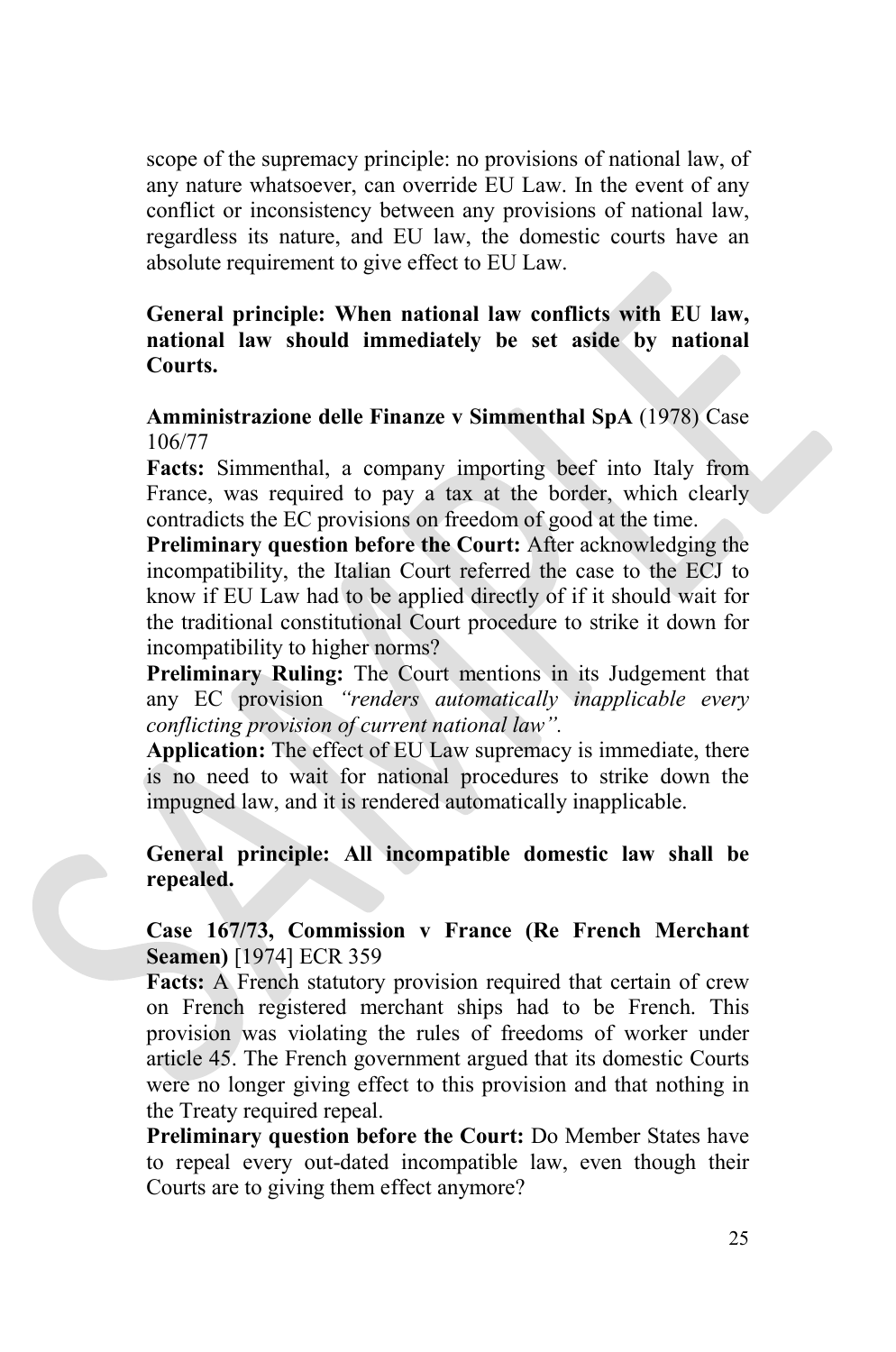**Preliminary Ruling:** The mere existence of such provision was creating uncertainty that was unacceptable in the pursuit of harmony.

**Application:** All previous domestic law that appears incompatible to EU Law, regardless whether or not it is still applied by domestic courts shall be repealed by Member States.

Finally, the supremacy of laws taken at the international level is not a revolution in itself. Actually, it is generally accepted by States in Public International Law (Treaties and Customs prevail over national law). However, the particularity of EU supremacy lies on two points. Firstly, this principle is effectively enforceable in practice. And this is quite rare in the international order that a Court has the courage and the resources to go against the States' will. Secondly, as it has been mentioned in the case previously presented, the Member States have transferred powers to the Union, so that they can be forced to implement decisions for which they were in disfavour. This is certainly why the supremacy issue is so controversial. Conversely, in Public International Law nothing, except for the exception of the *jus cogens*, no rules can be imposed on States if they did consent to them.

### **The impact of supremacy on UK Law**

The UK compliance with supremacy was probably the most farreaching of the EU. Partly because dualist states are generally not designed to integrate international orders implying any sort of supremacy. According to Dicey's traditional definition of Parliamentary sovereignty, it makes Parliament the supreme legal authority in the UK, which can create or end any law. Generally, the courts cannot overrule its legislation. Parliamentary sovereignty is the most important part of the UK constitution.

However, the CJEU case-law on supremacy requires national Courts to suspend operations, declare as invalid and dis-apply acts of Parliament. This approach is completely opposed to the UK conception of the role of Judges. The United Kingdom being a dualist system allowed EC law to get an automatic incorporation through the European Communities Act 1972(ECA). Section 2(1) of this act particularly conveyed how the UK limited its sovereign rights in favour of the EC. However section 2(4) limited the EU's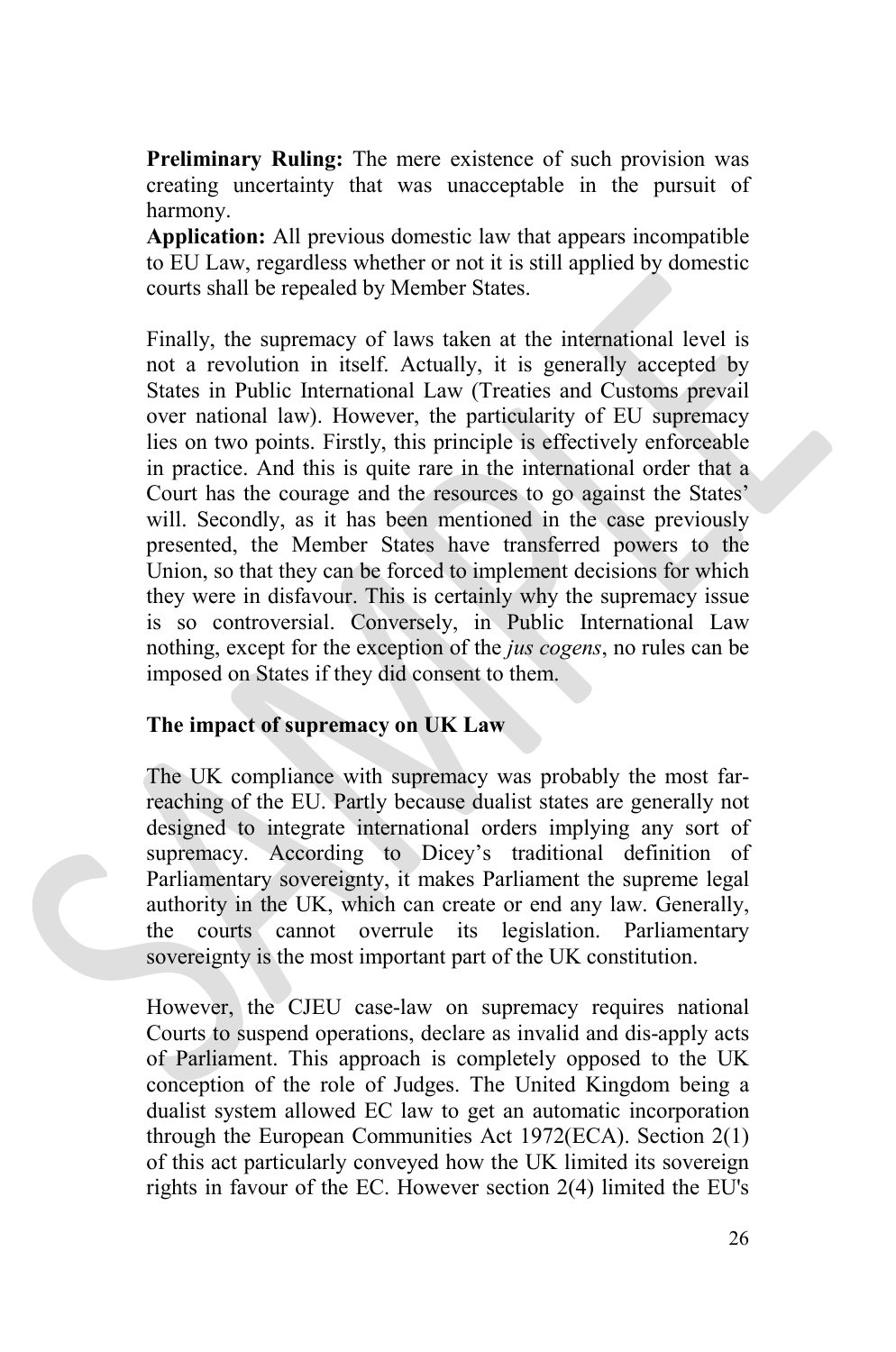sovereignty over domestic law by ensuring that all domestic enactments had effect only subject to directly applicable rules of community law. The ECA 1972 had two major consequences on the traditional UK system: overriding the usual presumption that any later enactment overruled prior law inconsistent with it and clearly terminates any effect of acts of Parliament purporting to contradict EU Law. UK judges took the following positions:

### **E Coomes (Holdings) Ltd v Shields** [1978] IRLR 263 CA,

**Facts:** Miss Shields was employed as a counterhand in the appellants bookmakers' shop in Sussex Street, London, on an hourly rate of 92p, whereas her men colleagues were significantly paid better for the same job. UK law appeared to be incompatible with EU Law.

**Question before the Court:** In case of conflict between UK and EU Law, which provisions should prevail?

**Ratio:** Lord Denning stated that "By the 1972 Act, parliament enacted that we should abide by the principle as laid down by the European Court".

English judges have not always reacted in this manner and there has inevitably been a controversy that arose from the case **Mcarthys v Smith.**

**Macarthys Ltd v Smith (No.2)** [1980] EWCA Civ 7 (17 April 1980)

**Facts:** This case involved a claim about equal pay based on EC Law that appeared to be contradicting with the Westminster's Equal Pay Act 1970.

**Question before the Court:** In case of conflict between UK and EU Law, which provisions should prevail?

**Ratio:** Lord Denning adopted a constructive approach that was contradicting EU supremacy, he says "*If the time should come when our Parliament deliberately passes an Act with the intention of repudiating the Treaty or any provision in it or intentionally of acting inconsistently with it and says so in express terms then I should have thought it would be the duty of our courts to follow the stature of our Parliament*." Justice Cumming-Bruce in his dissenting judgement took position of EU supremacy.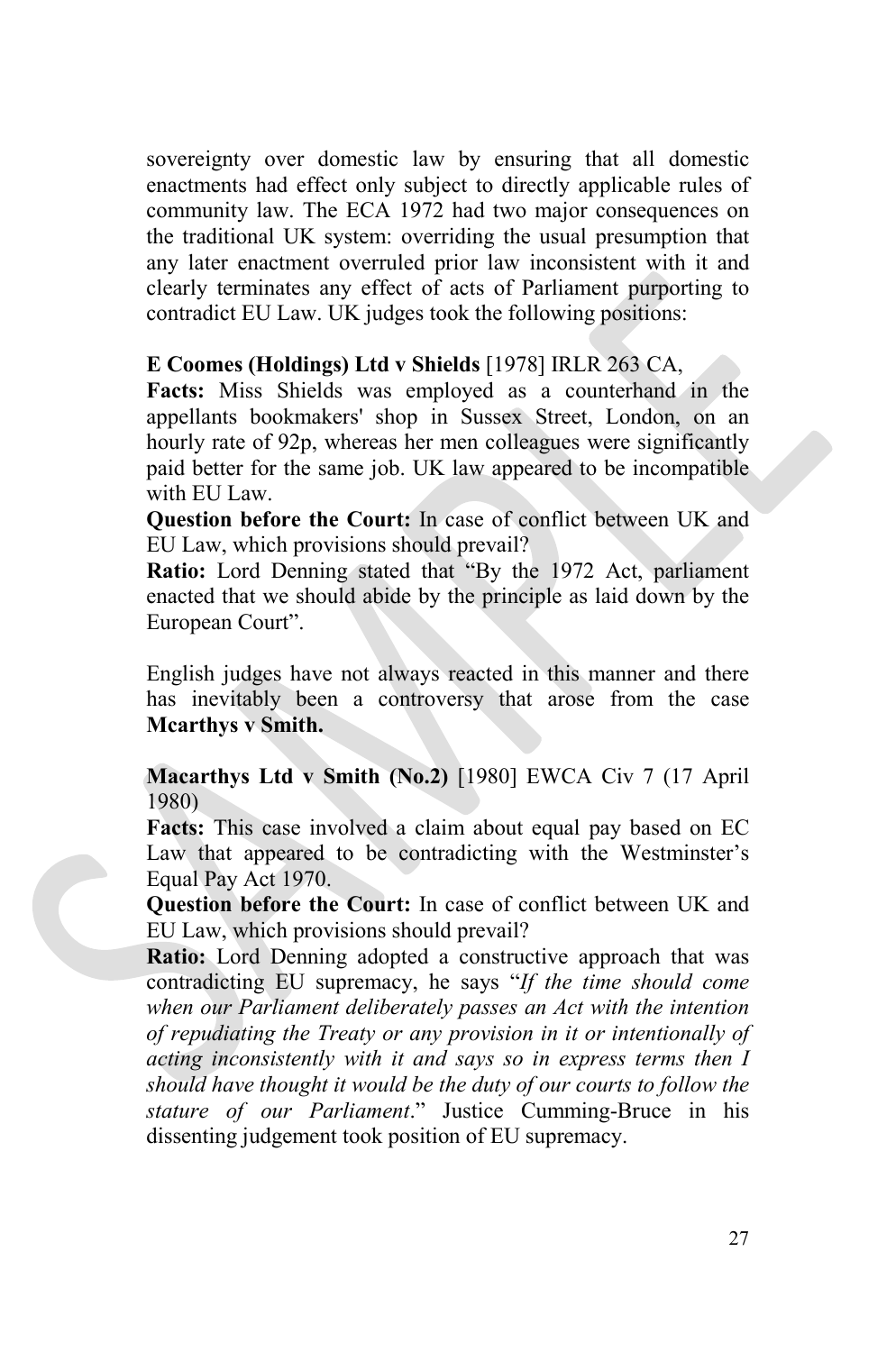### **Garland v British Rail Engineering Ltd.** [1982] 2 WLR 918

Facts: There was a dispute between an employee and her company, another case relating to equal pay. The employee claiming discrimination alleged to be suffered by female employees who on retirement no longer continue to enjoy travel facilities for their spouses and dependent children although male employees continue to do so.

**Question before the Court:** Should the construction approach be applied when Parliament deliberately passes an Act with the intention to act inconsistently with EU Law?

**Ration:** Lord Denning's construction approach was applied in this case and EU Law has been set aside. This gave rise to a significant controversy as being incompatible with Van Gend en Loos (1963).

### **General principle: UK constructive approach is overruled and the supremacy of EU Law reaffirmed.**

### **R (Factortame Ltd) v Secretary of State for Transport** (Case C-213/89) 1990 ECR 1-2433

**Facts:** The case involved companies registered in the UK but mainly owned by Spanish nationals. The Merchant Shipping Act 1988 required a certain percentage of UK national ownership for the registration of a vessel. This provision expressly violated the "non-discrimination on nationality" principle of Article 12. The Divisional Court granted an interim relief suspending the operation of the impugned law. The House of Lords then made a reference to the ECJ arguing than nothing neither in the UK Constitution nor in EC Law permitted such interim.

**Preliminary question before the Court:** Does the incompatibility of an act of Parliament, enacted after accession to the Treaties and expressly introducing inconsistencies to EC Law, permits judges to suspend the legal effect of the domestic provision?

**Preliminary Ruling:** The Court firmly recalls that any act of Parliament, even enacted after the accession Treaties, that would be inconsistent with EU Law cannot override it.

In addition to this, national Courts being confronted to inconsistencies or incompatibilities with EU Law are required to do everything necessary to set aside the impugned law.

**Application:** The UK constructive approach is overruled and the supremacy of EU Law is affirmed. There is now an external body competent to make laws affecting the United Kingdom, which are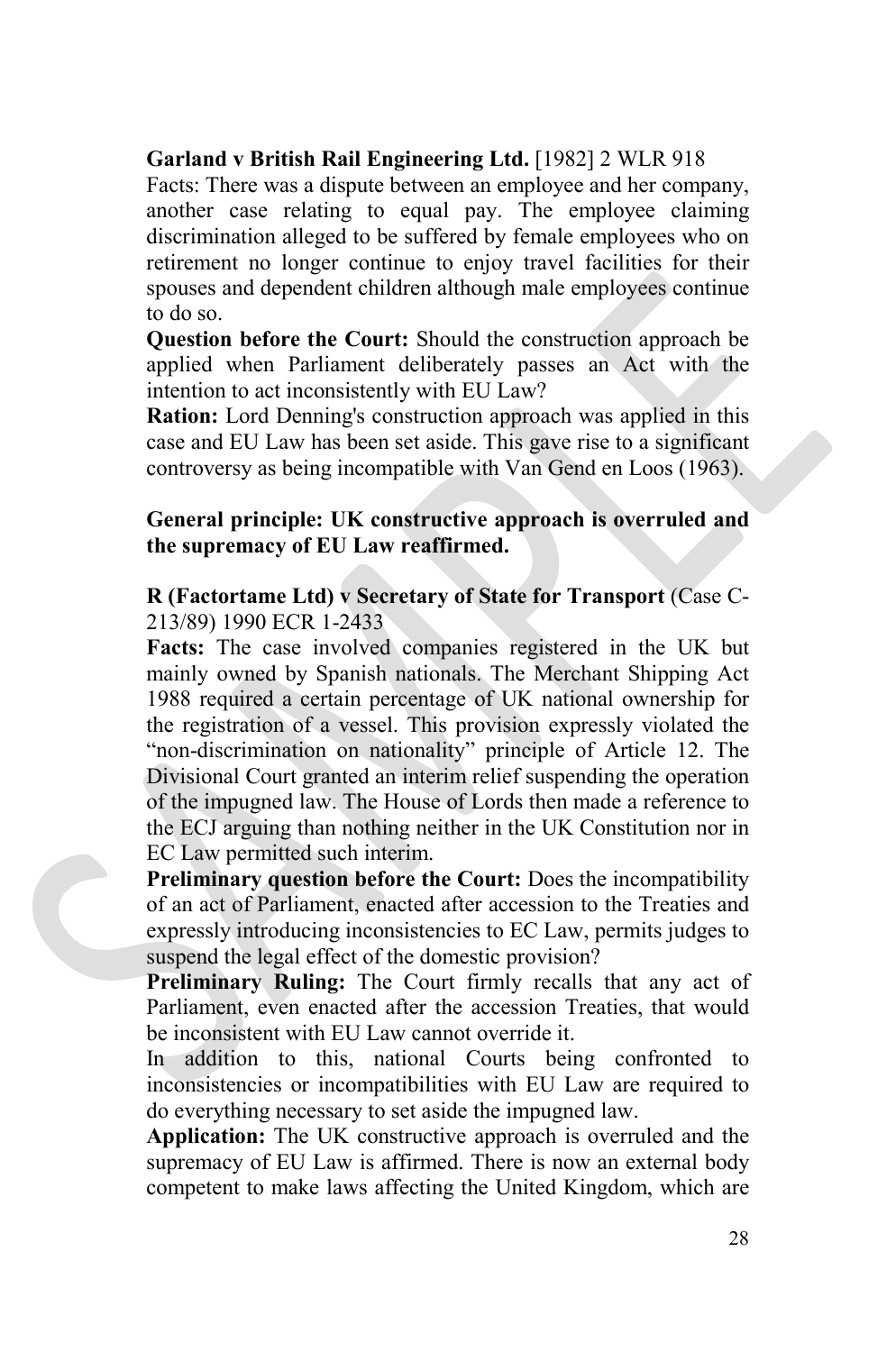applied by the English Courts irrespective of the wishes of Parliament.

This brought about academic debate on the concept of parliamentary sovereignty. Authors such as **Wade** stated that the fact of dis-applying an act of Parliament for an allegedly incompatibility with a superior source meant that "something drastic had happened to the traditional doctrine of parliamentary sovereignty". He claimed that this was revolutionary on the grounds that the Courts were no longer prepared to uphold absolute parliamentary sovereignty. Alternatively **Craig and De Burca** argued that sovereignty remained intact. Parliament itself voluntarily decided to set the limits of its sovereignty. The ECJ just used the competence it has been attributed by the Member States. On the other hand **McCormick** argued that in the modern world it was no longer realistic to speak in terms of absolute sovereignty due to the inter-dependence of economies.

However many English Lawyers, did not accept the European Court's view. They contended that European law overruled English domestic law only because parliament had chosen to make it so, and that parliament could change its mind at any time. A balance is thus preserved between the supremacy of EU law in matters of substantive law, and the proper supremacy of the UK parliament in establishing the legal framework within which EU law operates. The recent events that led the UK to trigger article 50 TFEU support this last argument. Brexit has shown that the UK Parliament voluntarily transferred some powers to the Union and was entitled to take them back at any time.

Another act is finally enacted in 2011, The European Union Act, by the coalition government that makes a number of statutory qualification about the future relationship between the EU and the UK. A very interesting provision related to the issue of supremacy can be found in section 18 of the act. The latter subjects the UK membership to the continuing will of Parliament. A simple act of Parliament is all that is needed to exit from the EU.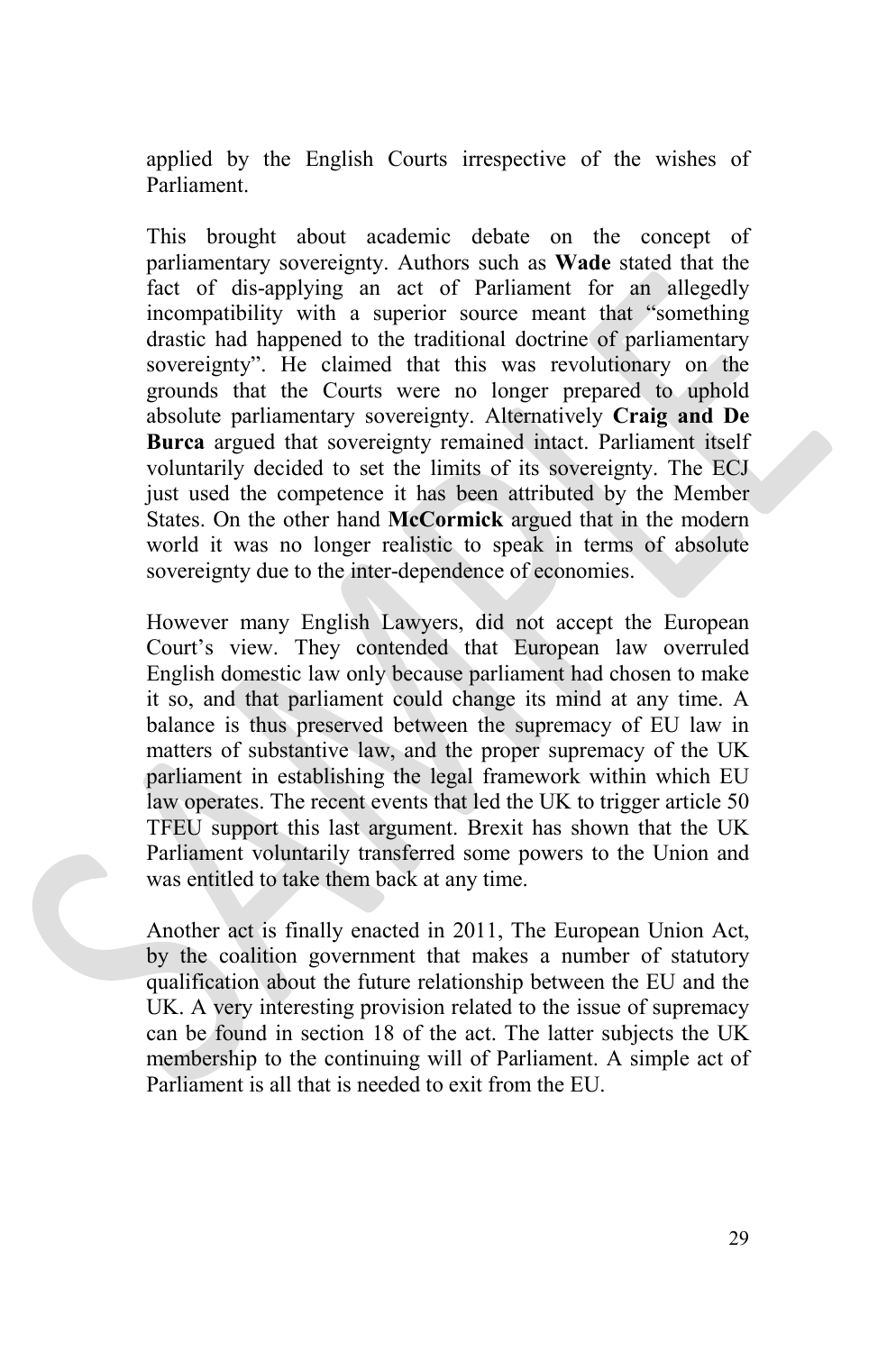### **The impact of supremacy on other Member States**

In France, accepting EU supremacy did not raise such controversies. It can certainly be explained by the fact that it has a monist approach of international Law. At quite an early stage, the Court of *Cassation* in the case **Von Kempis v Geldof** (1976) 2 CMLR 462, acknowledged the recent CJEU case law in declaring that EU Law takes precedence over French legislation.

However, the UK is not the only country to presented difficulties with supremacy in their national jurisdiction. It was also the case in other European Union member states such as Germany and Poland. For example in Germany, the reluctance to accept supremacy was based on a fear of potential violation of Human Rights contained in the German Constitution.

### **Solange I judgment, German Constitutional Court** (BVerfGE 37, 271) [1974] 2 CMLR 540

**Facts:** The case involved an A German import/export company for which an export deposit of DM17,026.47 was declared to be forfeited after the firm had only partially used an export licence gran-ted to it for 20,000tons of ground maize.

**Preliminary Ruling:** The German Constitutional Court complained about the legal uncertainty left by the lack of a codified catalogue of fundamental rights and held that the fundamental rights guaranteed under the West German constitution would prevail over EEC law for so long as this situation continued.

The German Constitutional Court finally abdicated in the case **Wunsche Hendelsgesellchaft (1987)** 3 CMLR 225 provided that the EU Law could guarantee as least an equivalent protection. On the issue of sovereignty, the German Constitutional Court always maintained a stable position: Germany remains the only sovereign. In the case **Brunner v The European Treaty** (1994) 1 CMLR 57*,*  the Court states: "Germany is one of the 'Masters of the Treaties' … Germany thus preserves the quality of a sovereign state in its own right".